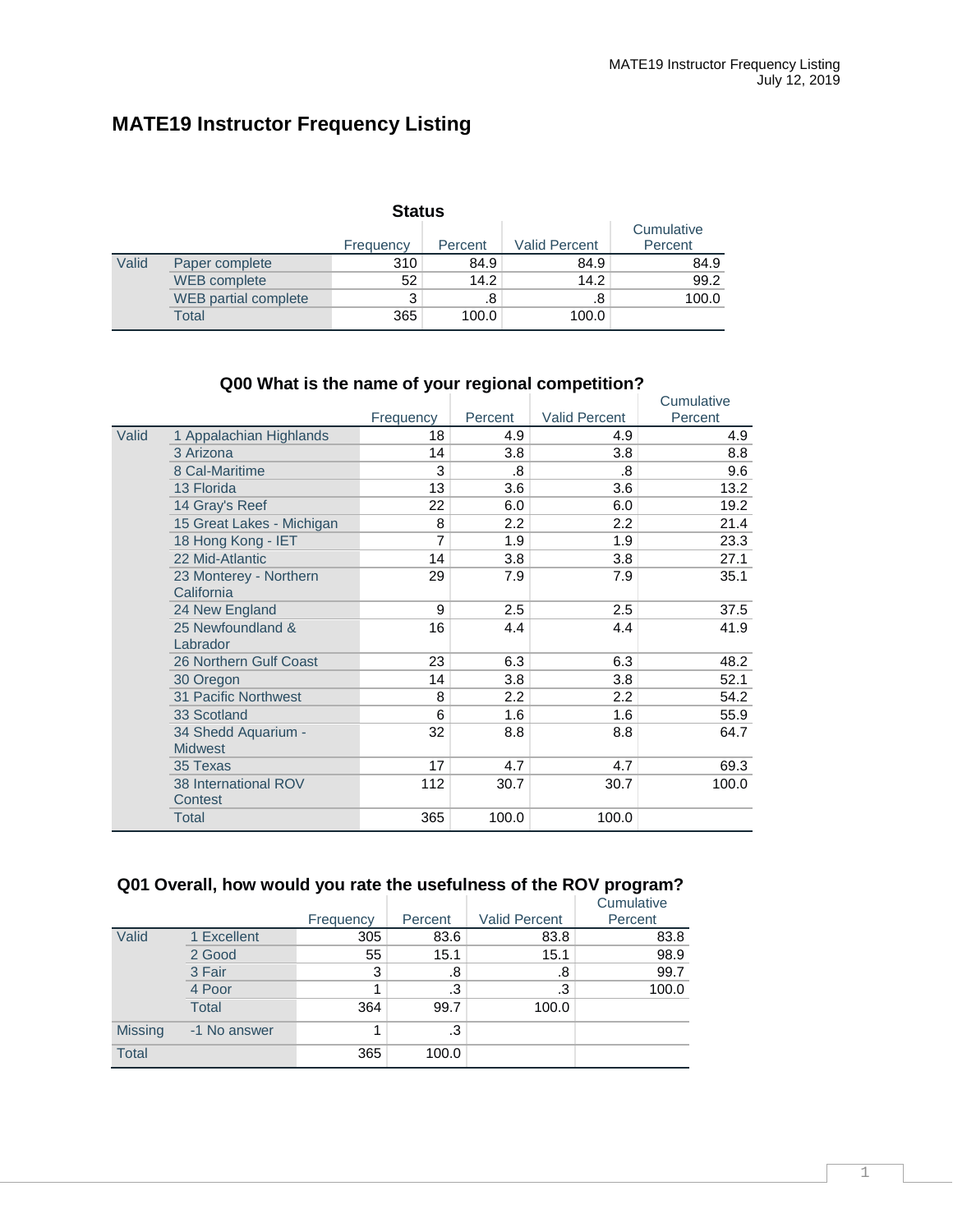|                |              |           |         |                      | Cumulative |
|----------------|--------------|-----------|---------|----------------------|------------|
|                |              | Frequency | Percent | <b>Valid Percent</b> | Percent    |
| Valid          | 1 Excellent  | 213       | 58.4    | 58.7                 | 58.7       |
|                | 2 Good       | 110       | 30.1    | 30.3                 | 89.0       |
|                | 3 Fair       | 34        | 9.3     | 9.4                  | 98.3       |
|                | 4 Poor       | 6         | 1.6     | 1.7                  | 100.0      |
|                | <b>Total</b> | 363       | 99.5    | 100.0                |            |
| <b>Missing</b> | -1 No answer | 2         | .5      |                      |            |
| <b>Total</b>   |              | 365       | 100.0   |                      |            |

## **Q02 How would you rate the support provided by the ROV program?**

#### **Q03A What obstacles did you face in the ROV program this year? Recruiting students**

|       |        | Frequency | Percent | <b>Valid Percent</b> | Cumulative<br>Percent |
|-------|--------|-----------|---------|----------------------|-----------------------|
| Valid | 1 Yes  | 78        | 21.4    | 21.4                 | 21.4                  |
|       | $2$ No | 287       | 78.6    | 78.6                 | 100.0                 |
|       | Total  | 365       | 100.0   | 100.0                |                       |

### **Q03B What obstacles did you face in the ROV program this year? Having the technical skills and expertise**

|       |        | Frequency | Percent | <b>Valid Percent</b> | Cumulative<br>Percent |
|-------|--------|-----------|---------|----------------------|-----------------------|
| Valid | 1 Yes  | 154       | 42.2    | 42.2                 | 42 2                  |
|       | $2$ No | 211       | 57.8    | 57.8                 | 100.0                 |
|       | Total  | 365       | 100.0   | 100.0                |                       |

#### **Q03C What obstacles did you face in the ROV program this year? The time commitment**

|       |       | Frequency | Percent | <b>Valid Percent</b> | Cumulative<br>Percent |
|-------|-------|-----------|---------|----------------------|-----------------------|
| Valid | 1 Yes | 210       | 57.5    | 57.5                 | 57.5                  |
|       | 2 No  | 155       | 42.5    | 42.5                 | 100.0                 |
|       | Total | 365       | 100.0   | 100.0                |                       |

## **Q03D What obstacles did you face in the ROV program this year? Integrating this activity into existing curriculum**

|       |        | Frequency | Percent | <b>Valid Percent</b> | Cumulative<br>Percent |
|-------|--------|-----------|---------|----------------------|-----------------------|
| Valid | 1 Yes  | 60        | 16.4    | 16.4                 | 16.4                  |
|       | $2$ No | 305       | 83.6    | 83.6                 | 100.0                 |
|       | Total  | 365       | 100.0   | 100.0                |                       |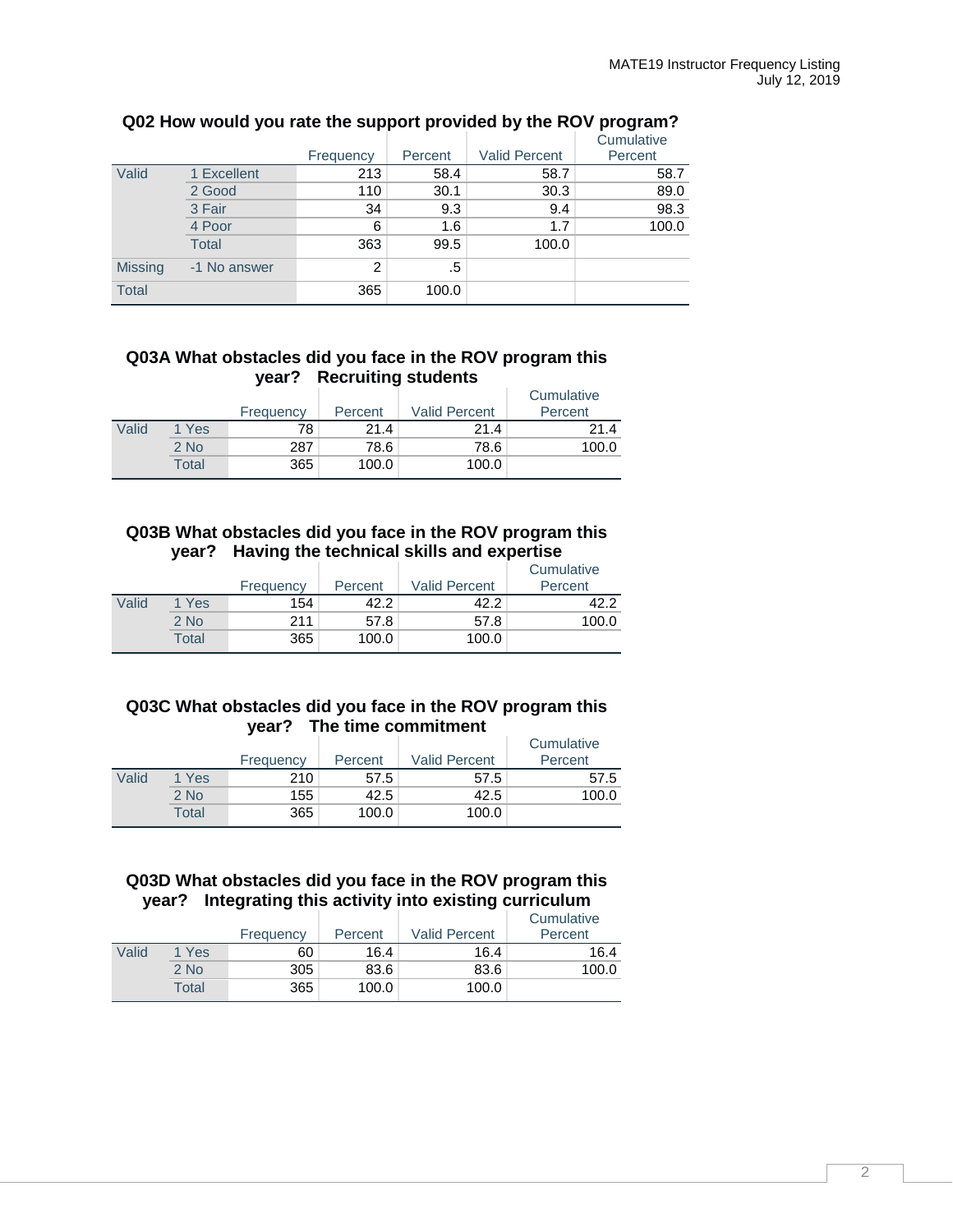#### **Q03E What obstacles did you face in the ROV program this year? Not enough support from MATE**

|       |        | Frequency | Percent | <b>Valid Percent</b> | Cumulative<br>Percent |
|-------|--------|-----------|---------|----------------------|-----------------------|
| Valid | 1 Yes  | 19        | 5.2     | 5.2                  | 5.2                   |
|       | $2$ No | 346       | 94.8    | 94.8                 | 100.0                 |
|       | Total  | 365       | 100.0   | 100.0                |                       |

#### **Q03F What obstacles did you face in the ROV program this year? Not enough resources**

|       |        | Frequency | . .<br>Percent | <b>Valid Percent</b> | Cumulative<br>Percent |
|-------|--------|-----------|----------------|----------------------|-----------------------|
| Valid | 1 Yes  | 72        | 19.7           | 19.7                 | 19.7                  |
|       | $2$ No | 293       | 80.3           | 80.3                 | 100.0                 |
|       | Total  | 365       | 100.0          | 100.0                |                       |

## **Q03G What obstacles did you face in the ROV program this year? None**

|       |        | Frequency | Percent | <b>Valid Percent</b> | Cumulative<br>Percent |
|-------|--------|-----------|---------|----------------------|-----------------------|
| Valid | 1 Yes  | 54        | 14.8    | 14.8                 | 14.8                  |
|       | $2$ No | 311       | 85.2    | 85.2                 | 100.0                 |
|       | Total  | 365       | 100.0   | 100.0                |                       |

## **Q04A Statements about changes observed in students: My students are more interested in learning about STEM**

|                |                  |           |         |                      | Cumulative |
|----------------|------------------|-----------|---------|----------------------|------------|
|                |                  | Frequency | Percent | <b>Valid Percent</b> | Percent    |
| Valid          | 1 Strongly agree | 201       | 55.1    | 55.2                 | 55.2       |
|                | 2 Agree          | 142       | 38.9    | 39.0                 | 94.2       |
|                | 3 Neutral        | 21        | 5.8     | 5.8                  | 100.0      |
|                | Total            | 364       | 99.7    | 100.0                |            |
| <b>Missing</b> | -1 No answer     |           | .3      |                      |            |
| <b>Total</b>   |                  | 365       | 100.0   |                      |            |

#### **Q04B Statements about changes observed in students: My students are more interested in pursuing a STEM career**

|                |                  |           |         |                      | Cumulative |
|----------------|------------------|-----------|---------|----------------------|------------|
|                |                  | Frequency | Percent | <b>Valid Percent</b> | Percent    |
| Valid          | 1 Strongly agree | 156       | 42.7    | 43.2                 | 43.2       |
|                | 2 Agree          | 153       | 41.9    | 42.4                 | 85.6       |
|                | 3 Neutral        | 49        | 13.4    | 13.6                 | 99.2       |
|                | 4 Disagree       | 3         | .8      | .8                   | 100.0      |
|                | <b>Total</b>     | 361       | 98.9    | 100.0                |            |
| <b>Missing</b> | -1 No answer     | 4         | 1.1     |                      |            |
| <b>Total</b>   |                  | 365       | 100.0   |                      |            |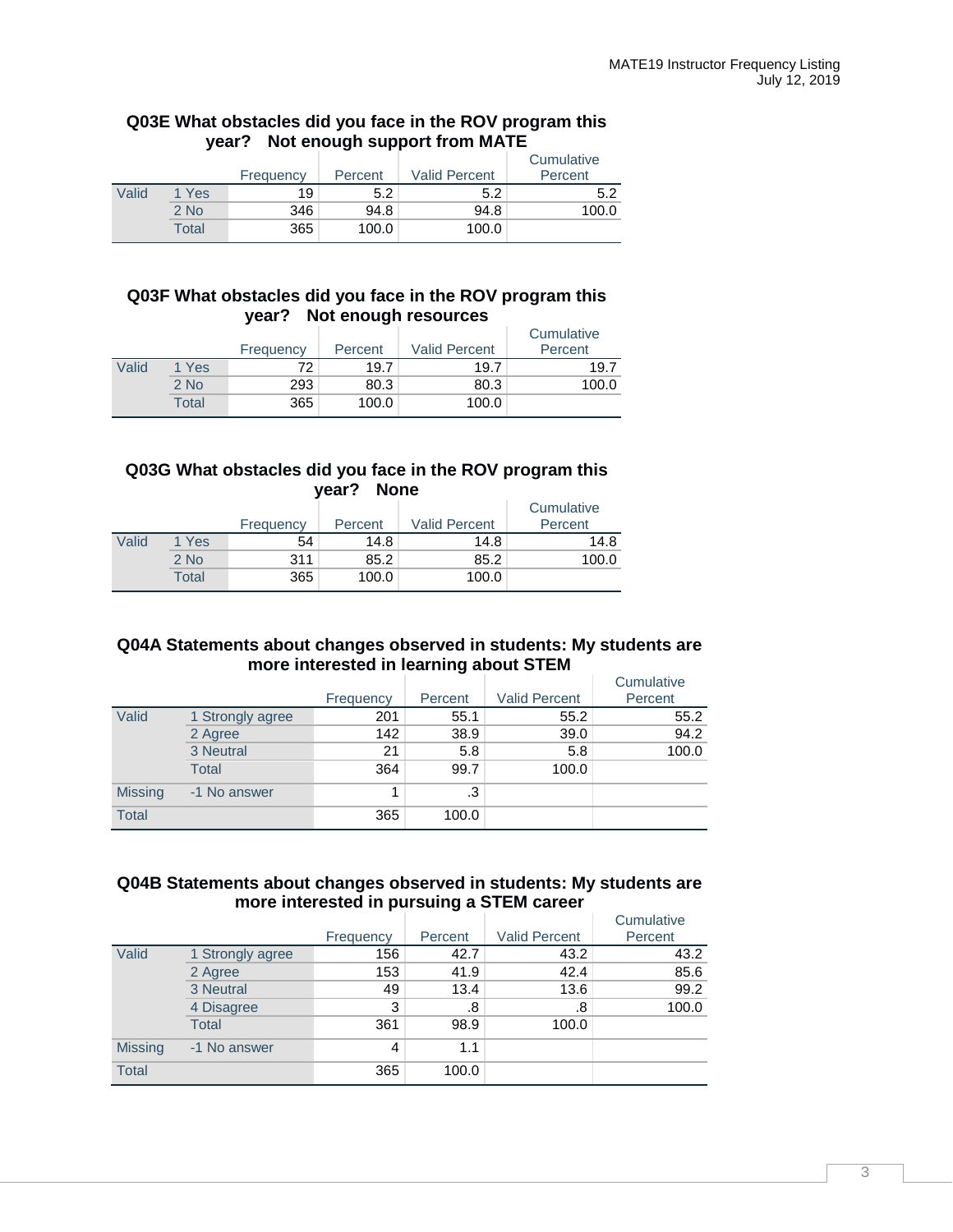|                |                  |           |         |                      | Cumulative |
|----------------|------------------|-----------|---------|----------------------|------------|
|                |                  | Frequency | Percent | <b>Valid Percent</b> | Percent    |
| Valid          | 1 Strongly agree | 246       | 67.4    | 68.9                 | 68.9       |
|                | 2 Agree          | 103       | 28.2    | 28.9                 | 97.8       |
|                | 3 Neutral        |           | 1.9     | 2.0                  | 99.7       |
|                | 4 Disagree       |           | .3      | .3                   | 100.0      |
|                | <b>Total</b>     | 357       | 97.8    | 100.0                |            |
| <b>Missing</b> | -1 No answer     | 8         | 2.2     |                      |            |
| <b>Total</b>   |                  | 365       | 100.0   |                      |            |

### **Q04C Statements about changes observed in students: My students have increased their STEM knowledge and skills**

### **Q04D Statements about changes observed in students: My students have increase their ability to apply their STEM knowledge and skills to solving real-wrold problems.**

|                |                  |           |         |                      | Cumulative |
|----------------|------------------|-----------|---------|----------------------|------------|
|                |                  | Frequency | Percent | <b>Valid Percent</b> | Percent    |
| Valid          | 1 Strongly agree | 214       | 58.6    | 59.1                 | 59.1       |
|                | 2 Agree          | 129       | 35.3    | 35.6                 | 94.8       |
|                | 3 Neutral        | 19        | 5.2     | 5.2                  | 100.0      |
|                | Total            | 362       | 99.2    | 100.0                |            |
| <b>Missing</b> | -1 No answer     | 3         | .8      |                      |            |
| <b>Total</b>   |                  | 365       | 100.0   |                      |            |

## **Q04E Statements about changes observed in students: My students have improved their ability to communicate their engineering process and design to a wide audience.**

|                |                  |           |         |                      | Cumulative |
|----------------|------------------|-----------|---------|----------------------|------------|
|                |                  | Frequency | Percent | <b>Valid Percent</b> | Percent    |
| Valid          | 1 Strongly agree | 157       | 43.0    | 43.3                 | 43.3       |
|                | 2 Agree          | 176       | 48.2    | 48.5                 | 91.7       |
|                | 3 Neutral        | 29        | 7.9     | 8.0                  | 99.7       |
|                | 4 Disagree       |           | .3      | .3                   | 100.0      |
|                | <b>Total</b>     | 363       | 99.5    | 100.0                |            |
| <b>Missing</b> | -1 No answer     | 2         | .5      |                      |            |
| <b>Total</b>   |                  | 365       | 100.0   |                      |            |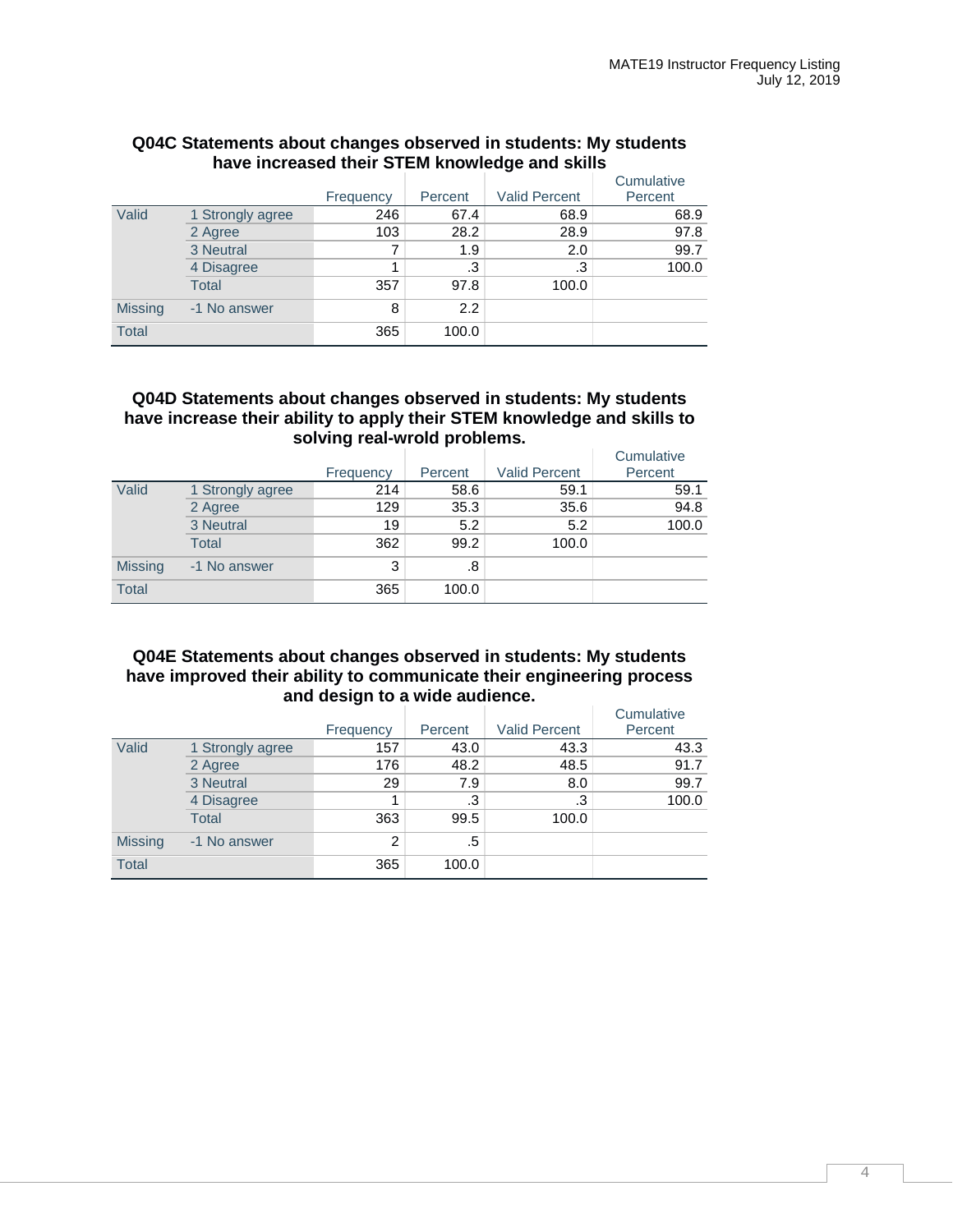#### **Q04F Statements about changes observed in students: My students have increased their skills in team building, problem solving, and/or critical thinking**

|                |                  | Frequency | Percent | <b>Valid Percent</b> | Cumulative<br>Percent |
|----------------|------------------|-----------|---------|----------------------|-----------------------|
| Valid          | 1 Strongly agree | 215       | 58.9    | 59.6                 | 59.6                  |
|                | 2 Agree          | 136       | 37.3    | 37.7                 | 97.2                  |
|                | 3 Neutral        | 9         | 2.5     | 2.5                  | 99.7                  |
|                | 4 Disagree       |           | .3      | .3                   | 100.0                 |
|                | Total            | 361       | 98.9    | 100.0                |                       |
| <b>Missing</b> | -1 No answer     | 4         | 1.1     |                      |                       |
| <b>Total</b>   |                  | 365       | 100.0   |                      |                       |

### **Q05A The ROV program provided a valuable venue to help prepare my students for STEM careers.**

|                |                  |           |         |                      | Cumulative |
|----------------|------------------|-----------|---------|----------------------|------------|
|                |                  | Frequency | Percent | <b>Valid Percent</b> | Percent    |
| Valid          | 1 Strongly agree | 200       | 54.8    | 55.4                 | 55.4       |
|                | 2 Agree          | 139       | 38.1    | 38.5                 | 93.9       |
|                | 3 Neutral        | 21        | 5.8     | 5.8                  | 99.7       |
|                | 4 Disagree       |           | .3      | .3                   | 100.0      |
|                | Total            | 361       | 98.9    | 100.0                |            |
| <b>Missing</b> | -1 No answer     | 4         | 1.1     |                      |            |
| <b>Total</b>   |                  | 365       | 100.0   |                      |            |

## **Q05B I modified my curriculum and teaching based on MATE information/training.**

|                |                     | Frequency | Percent | <b>Valid Percent</b> | Cumulative<br>Percent |
|----------------|---------------------|-----------|---------|----------------------|-----------------------|
| Valid          | 1 Strongly agree    | 80        | 21.9    | 22.2                 | 22.2                  |
|                | 2 Agree             | 98        | 26.8    | 27.2                 | 49.4                  |
|                | 3 Neutral           | 80        | 21.9    | 22.2                 | 71.7                  |
|                | 4 Disagree          | 30        | 8.2     | 8.3                  | 80.0                  |
|                | 5 Strongly disagree |           | .3      | .3                   | 80.3                  |
|                | 6 Not applicable    | 71        | 19.5    | 19.7                 | 100.0                 |
|                | <b>Total</b>        | 360       | 98.6    | 100.0                |                       |
| <b>Missing</b> | -1 No answer        | 5         | 1.4     |                      |                       |
| <b>Total</b>   |                     | 365       | 100.0   |                      |                       |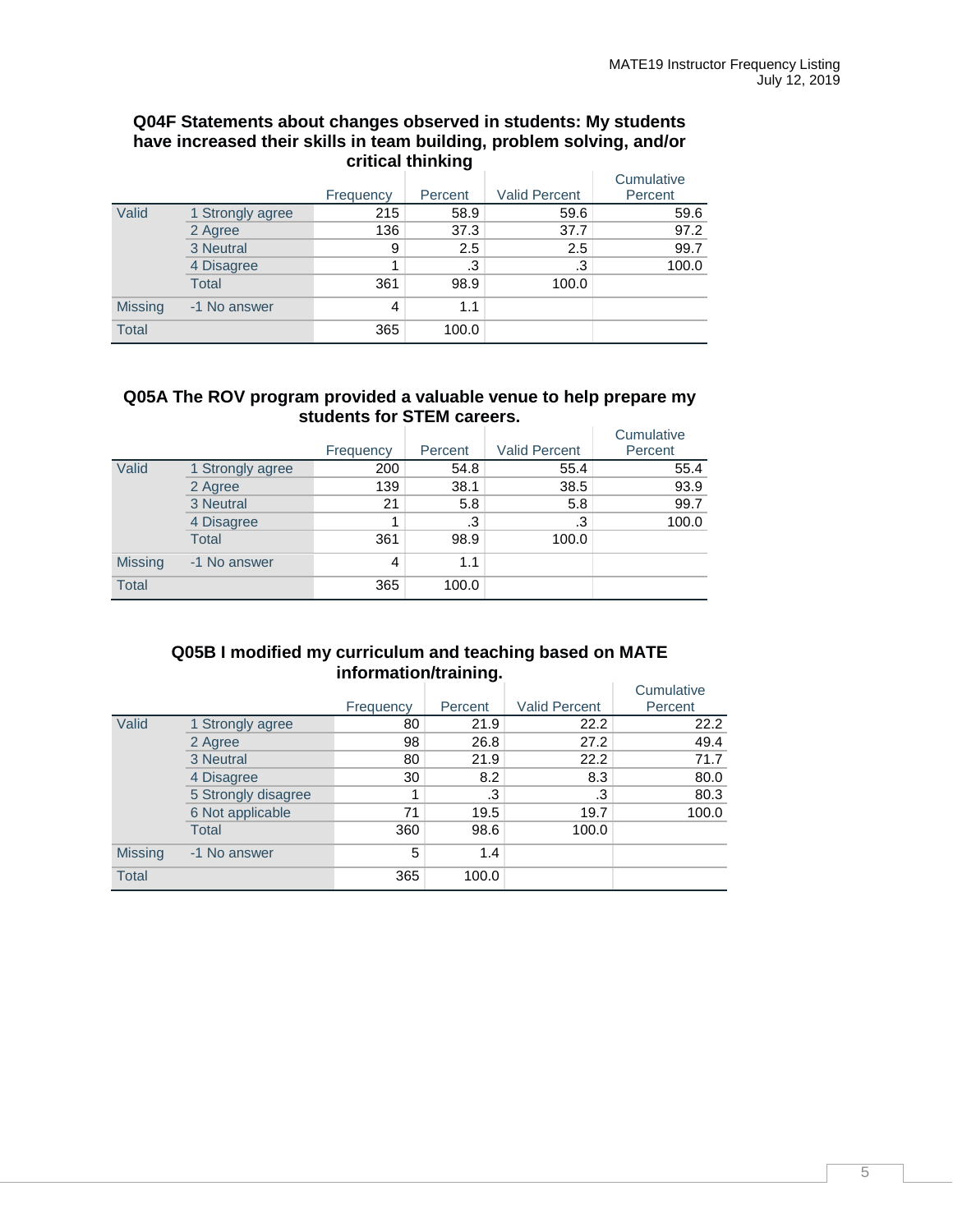|                |                     |           |         |                      | Cumulative |
|----------------|---------------------|-----------|---------|----------------------|------------|
|                |                     | Frequency | Percent | <b>Valid Percent</b> | Percent    |
| Valid          | 1 Strongly agree    | 136       | 37.3    | 37.9                 | 37.9       |
|                | 2 Agree             | 130       | 35.6    | 36.2                 | 74.1       |
|                | 3 Neutral           | 44        | 12.1    | 12.3                 | 86.4       |
|                | 4 Disagree          | 13        | 3.6     | 3.6                  | 90.0       |
|                | 5 Strongly disagree | 7         | 1.9     | 1.9                  | 91.9       |
|                | 6 Not applicable    | 29        | 7.9     | 8.1                  | 100.0      |
|                | Total               | 359       | 98.4    | 100.0                |            |
| <b>Missing</b> | -1 No answer        | 6         | 1.6     |                      |            |
| <b>Total</b>   |                     | 365       | 100.0   |                      |            |

## **Q05C I used MATE materials/resources to incorporate the ROV building project into my course or club.**

## **Q05D I intend to use what I learned through the project to work with future students.**

|                |                     | Frequency | Percent | <b>Valid Percent</b> | Cumulative<br>Percent |
|----------------|---------------------|-----------|---------|----------------------|-----------------------|
| Valid          | 1 Strongly agree    | 196       | 53.7    | 54.3                 | 54.3                  |
|                |                     |           |         |                      |                       |
|                | 2 Agree             | 131       | 35.9    | 36.3                 | 90.6                  |
|                | 3 Neutral           | 17        | 4.7     | 4.7                  | 95.3                  |
|                | 4 Disagree          | 2         | .5      | .6                   | 95.8                  |
|                | 5 Strongly disagree |           | .3      | .3                   | 96.1                  |
|                | 6 Not applicable    | 14        | 3.8     | 3.9                  | 100.0                 |
|                | <b>Total</b>        | 361       | 98.9    | 100.0                |                       |
| <b>Missing</b> | -1 No answer        | 4         | 1.1     |                      |                       |
| <b>Total</b>   |                     | 365       | 100.0   |                      |                       |

## **Q05E I feel that I am part of a MATE community that provides support and relevant resources.**

|                |                     |           |         |                      | Cumulative |
|----------------|---------------------|-----------|---------|----------------------|------------|
|                |                     | Frequency | Percent | <b>Valid Percent</b> | Percent    |
| Valid          | 1 Strongly agree    | 151       | 41.4    | 41.9                 | 41.9       |
|                | 2 Agree             | 127       | 34.8    | 35.3                 | 77.2       |
|                | 3 Neutral           | 64        | 17.5    | 17.8                 | 95.0       |
|                | 4 Disagree          | 13        | 3.6     | 3.6                  | 98.6       |
|                | 5 Strongly disagree | 3         | .8      | .8                   | 99.4       |
|                | 6 Not applicable    | 2         | .5      | .6                   | 100.0      |
|                | <b>Total</b>        | 360       | 98.6    | 100.0                |            |
| <b>Missing</b> | -1 No answer        | 5         | 1.4     |                      |            |
| <b>Total</b>   |                     | 365       | 100.0   |                      |            |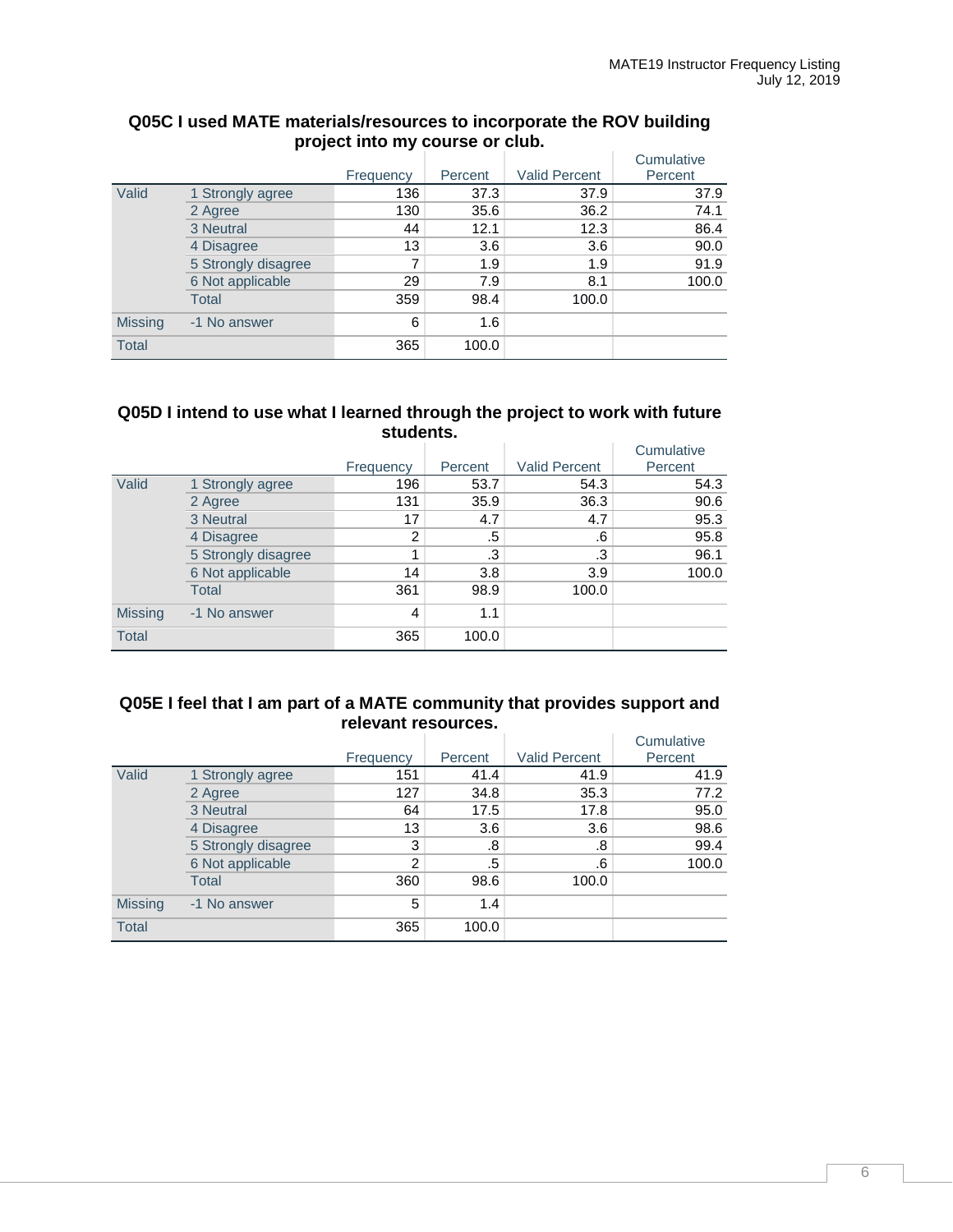#### **Q06 Has the ROV program opened up other education or career opportunities for you? (E.g., professional development opportunities, partnerships with other schools/industry, job offers, etc.)**

|                |                           | Frequency | Percent | <b>Valid Percent</b> | Cumulative<br>Percent |
|----------------|---------------------------|-----------|---------|----------------------|-----------------------|
| Valid          | 1 Yes -- Please describe: | 130       | 35.6    | 37.2                 | 37.2                  |
|                | $2$ No                    | 219       | 60.0    | 62.8                 | 100.0                 |
|                | <b>Total</b>              | 349       | 95.6    | 100.0                |                       |
| <b>Missing</b> | -1 No answer              | 16        | 4.4     |                      |                       |
| Total          |                           | 365       | 100.0   |                      |                       |

#### **Q06\_1\_o Has the ROV program opened up other education or career opportunities for you? (E.g., professional development opportunities, partnerships with other schools/industry, job offers, etc.)**

|                |                   |           |         |                      | Cumulative |
|----------------|-------------------|-----------|---------|----------------------|------------|
|                |                   | Frequency | Percent | <b>Valid Percent</b> | Percent    |
| Valid          | 1 Comments        | 130       | 35.6    | 83.9                 | 83.9       |
|                | 2 No comments     | 25        | 6.8     | 16.1                 | 100.0      |
|                | Total             | 155       | 42.5    | 100.0                |            |
| <b>Missing</b> | -3 Branching skip | 209       | 57.3    |                      |            |
|                | -1 No answer      | 1         | $.3\,$  |                      |            |
|                | <b>Total</b>      | 210       | 57.5    |                      |            |
| <b>Total</b>   |                   | 365       | 100.0   |                      |            |

## **Q07 Has the ROV program opened up other education or career opportunities for your students? (E.g.,scholarships, internships, job offers, etc.)**

|                |                           | Frequency | Percent | <b>Valid Percent</b> | Cumulative<br>Percent |
|----------------|---------------------------|-----------|---------|----------------------|-----------------------|
| Valid          | 1 Yes -- Please describe: | 185       | 50.7    | 54.4                 | 54.4                  |
|                | $2$ No                    | 155       | 42.5    | 45.6                 | 100.0                 |
|                | <b>Total</b>              | 340       | 93.2    | 100.0                |                       |
| <b>Missing</b> | -2 Partial complete       |           | .3      |                      |                       |
|                | -1 No answer              | 24        | 6.6     |                      |                       |
|                | <b>Total</b>              | 25        | 6.8     |                      |                       |
| <b>Total</b>   |                           | 365       | 100.0   |                      |                       |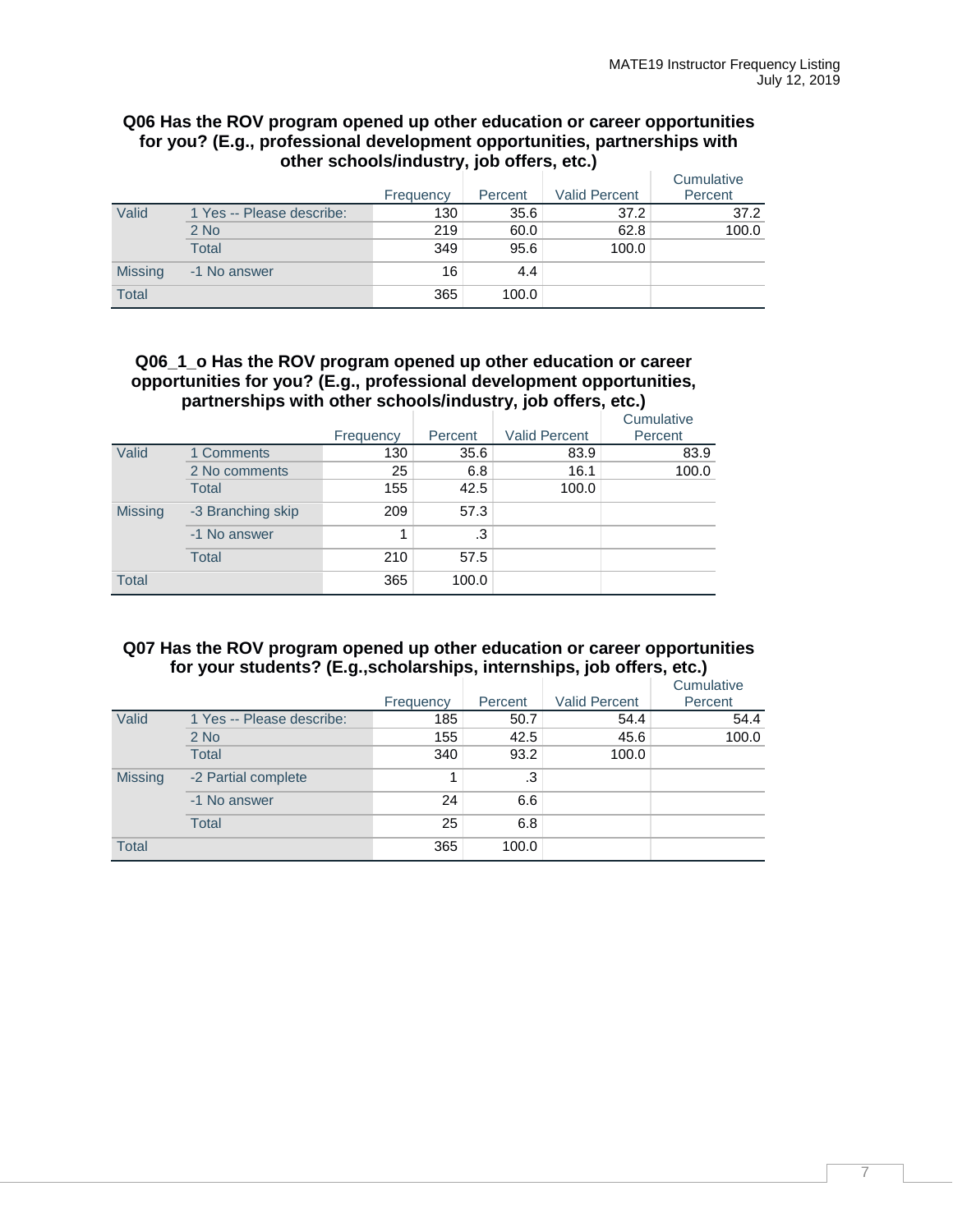|                |                     | Frequency | Percent | <b>Valid Percent</b> | Cumulative<br>Percent |
|----------------|---------------------|-----------|---------|----------------------|-----------------------|
| Valid          | 1 Comments          | 162       | 44.4    | 73.0                 | 73.0                  |
|                | 2 No comments       | 60        | 16.4    | 27.0                 | 100.0                 |
|                | <b>Total</b>        | 222       | 60.8    | 100.0                |                       |
| <b>Missing</b> | -3 Branching skip   | 141       | 38.6    |                      |                       |
|                | -2 Partial complete | 1         | .3      |                      |                       |
|                | -1 No answer        | 1         | .3      |                      |                       |
|                | <b>Total</b>        | 143       | 39.2    |                      |                       |
| <b>Total</b>   |                     | 365       | 100.0   |                      |                       |

## **Q07\_1\_o Has the ROV program opened up other education or career opportunities for your students? (E.g.,scholarships, internships, job offers, etc.)**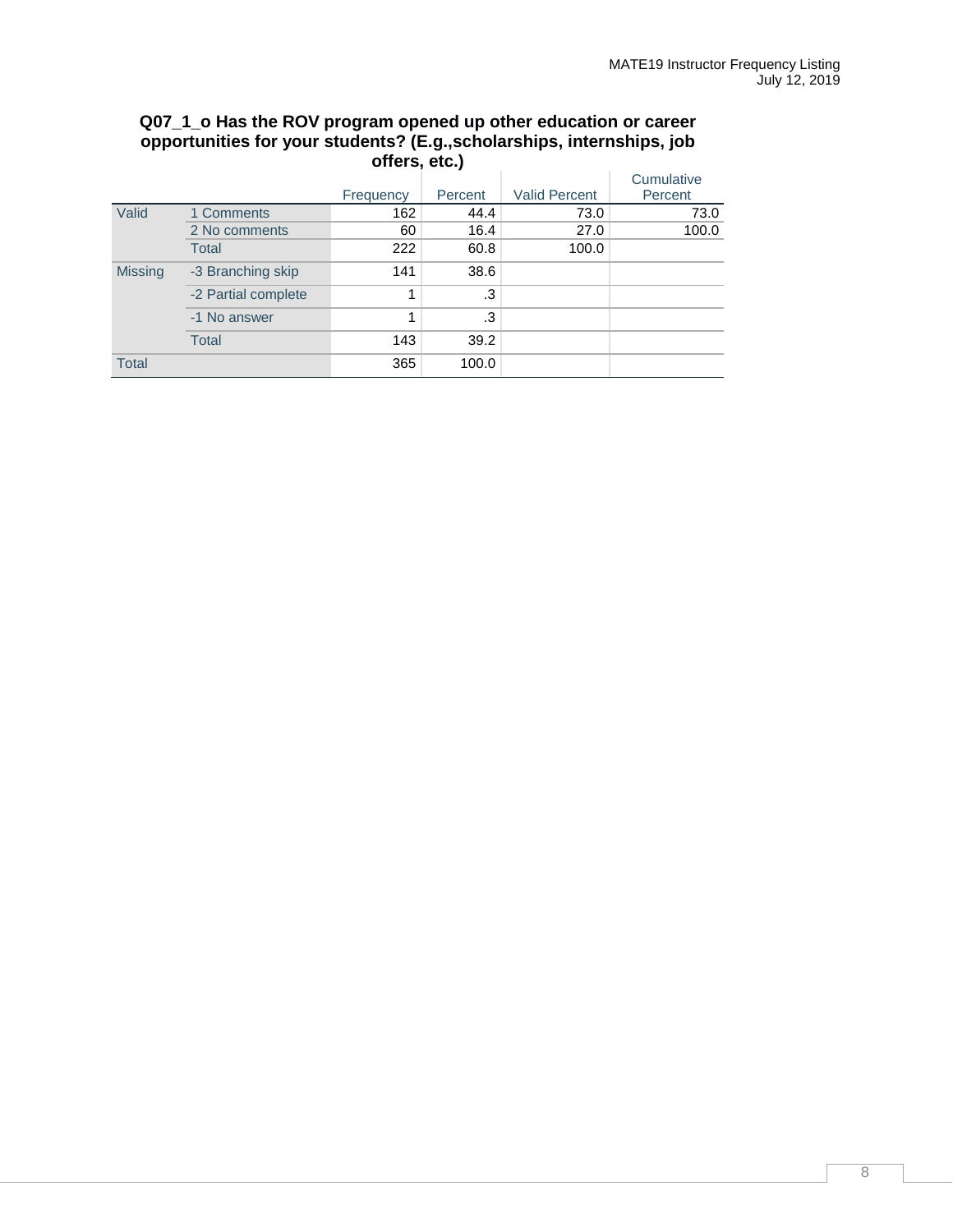|                |                     |                         |                   |                  | Cumulative |
|----------------|---------------------|-------------------------|-------------------|------------------|------------|
|                |                     | Frequency               | Percent           | Valid Percent    | Percent    |
| Valid          | 3                   | 11                      | 3.0               | 3.1              | 3.1        |
|                | $\overline{4}$      | 16                      | 4.4               | 4.5              | 7.5        |
|                | $\overline{5}$      | 27                      | 7.4               | 7.5              | 15.1       |
|                | $6\phantom{1}6$     | 29                      | 7.9               | 8.1              | 23.2       |
|                | $\overline{7}$      | 23                      | 6.3               | 6.4              | 29.6       |
|                | $\bf 8$             | 30                      | 8.2               | 8.4              | 38.0       |
|                | $\boldsymbol{9}$    | $\bf 8$                 | 2.2               | 2.2              | 40.2       |
|                | 10                  | 29                      | 7.9               | 8.1              | 48.3       |
|                | 11                  | 22                      | 6.0               | 6.1              | 54.5       |
|                | 12                  | 25                      | 6.8               | 7.0              | 61.5       |
|                | 13                  | 17                      | 4.7               | 4.7              | 66.2       |
|                | 14                  | $\overline{2}$          | $.5\,$            | $\cdot 6$        | 66.8       |
|                | 15                  | 19                      | 5.2               | 5.3              | 72.1       |
|                | 16                  | 11                      | 3.0               | 3.1              | 75.1       |
|                | 17                  | 8                       | 2.2               | 2.2              | 77.4       |
|                | 18                  | 6                       | 1.6               | 1.7              | 79.1       |
|                | 19                  | 6                       | 1.6               | 1.7              | 80.7       |
|                | 20                  | 17                      | 4.7               | 4.7              | 85.5       |
|                | 21                  | $\overline{\mathbf{4}}$ | 1.1               | 1.1              | 86.6       |
|                | $\overline{22}$     | $\overline{3}$          | $\overline{8}$    | 8.5              | 87.4       |
|                | 23                  | $\overline{2}$          | $.5\overline{)}$  | $\cdot 6$        | 88.0       |
|                | 24                  | 6                       | 1.6               | 1.7              | 89.7       |
|                | 25                  | $\overline{\mathbf{5}}$ | 1.4               | 1.4              | 91.1       |
|                | 26                  | $\mathbf{1}$            | $\cdot$ 3         | .3               | 91.3       |
|                | 27                  | $\overline{c}$          | $.5\,$            | .6               | 91.9       |
|                | 28                  | $\overline{c}$          | $.5\,$            | $\cdot 6$        | 92.5       |
|                | 29                  | 5                       | 1.4               | 1.4              | 93.9       |
|                | 30                  | $\overline{6}$          | 1.6               | 1.7              | 95.5       |
|                | 31                  | $\overline{3}$          | $\boldsymbol{.8}$ | 8.5              | 96.4       |
|                | 35                  | $\overline{2}$          | $.5\,$            | 6.6              | 96.9       |
|                | 36                  | $\overline{1}$          | $\cdot$ 3         | $\cdot$ 3        | 97.2       |
|                | 37                  | $\mathbf{1}$            | $\cdot$           | $\cdot$          | 97.5       |
|                | 38                  | $\mathbf{1}$            | $\cdot$           | .3               | 97.8       |
|                | 40                  | $\mathbf{1}$            | $\cdot$ 3         | $.3\,$           | 98.0       |
|                | 41                  | $\mathbf{1}$            | $\cdot$           | $.3\,$           | 98.3       |
|                | 45                  | $\mathbf{1}$            | $\cdot$ 3         | $.3\,$           | 98.6       |
|                | 50                  | $\overline{3}$          | $\boldsymbol{.8}$ | $\boldsymbol{8}$ | 99.4       |
|                | 51                  | $\overline{1}$          | $\overline{.3}$   | $\cdot$ 3        | 99.7       |
|                | 60                  | 1                       | $\cdot$ 3         | $\cdot$ 3        | 100.0      |
|                | <b>Total</b>        | 358                     | 98.1              | 100.0            |            |
| <b>Missing</b> | -2 Partial complete | 2                       | $.5\,$            |                  |            |
|                | -1 No answer        | 5                       | 1.4               |                  |            |
|                | Total               | $\overline{7}$          | 1.9               |                  |            |
| Total          |                     | 365                     | 100.0             |                  |            |

# **Q08 How many students worked on this project?**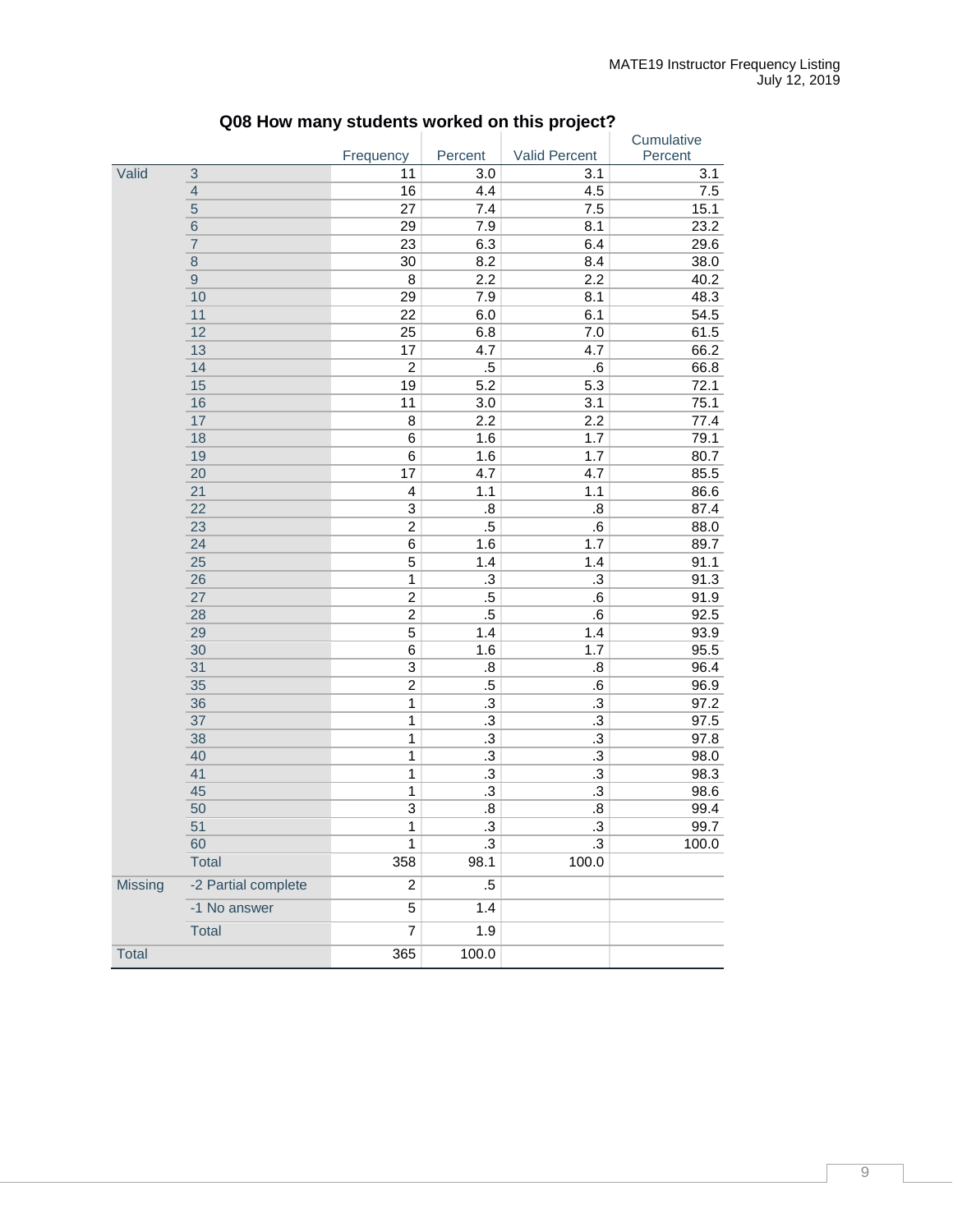| Q09A Which competition classes did your team participate in? |                 |  |
|--------------------------------------------------------------|-----------------|--|
|                                                              | <b>EXPLORER</b> |  |

|                |                     | Frequency | Percent | <b>Valid Percent</b> | Cumulative<br>Percent |
|----------------|---------------------|-----------|---------|----------------------|-----------------------|
| Valid          | 1 Yes               | 33        | 9.0     | 9.1                  | 9.1                   |
|                | $2$ No              | 330       | 90.4    | 90.9                 | 100.0                 |
|                | Total               | 363       | 99.5    | 100.0                |                       |
| <b>Missing</b> | -2 Partial complete | 2         | .5      |                      |                       |
| <b>Total</b>   |                     | 365       | 100.0   |                      |                       |

## **Q09B Which competition classes did your team participate in? RANGER**

|                |                     | Frequency | Percent | <b>Valid Percent</b> | Cumulative<br>Percent |
|----------------|---------------------|-----------|---------|----------------------|-----------------------|
| Valid          | 1 Yes               | 188       | 51.5    | 51.8                 | 51.8                  |
|                | $2$ No              | 175       | 47.9    | 48.2                 | 100.0                 |
|                | <b>Total</b>        | 363       | 99.5    | 100.0                |                       |
| <b>Missing</b> | -2 Partial complete | 2         | .5      |                      |                       |
| <b>Total</b>   |                     | 365       | 100.0   |                      |                       |

## **Q09C Which competition classes did your team participate in? NAVIGATOR**

|                |                     | Frequency | Percent | <b>Valid Percent</b> | Cumulative<br>Percent |
|----------------|---------------------|-----------|---------|----------------------|-----------------------|
| Valid          | 1 Yes               | 58        | 15.9    | 16.0                 | 16.0                  |
|                | $2$ No              | 305       | 83.6    | 84.0                 | 100.0                 |
|                | Total               | 363       | 99.5    | 100.0                |                       |
| <b>Missing</b> | -2 Partial complete | 2         | .5      |                      |                       |
| <b>Total</b>   |                     | 365       | 100.0   |                      |                       |

## **Q09D Which competition classes did your team participate in? SCOUT**

|                |                     | Frequency | Percent | <b>Valid Percent</b> | Cumulative<br>Percent |
|----------------|---------------------|-----------|---------|----------------------|-----------------------|
| Valid          | 1 Yes               | 121       | 33.2    | 33.3                 | 33.3                  |
|                | $2$ No              | 242       | 66.3    | 66.7                 | 100.0                 |
|                | <b>Total</b>        | 363       | 99.5    | 100.0                |                       |
| <b>Missing</b> | -2 Partial complete | 2         | .5      |                      |                       |
| <b>Total</b>   |                     | 365       | 100.0   |                      |                       |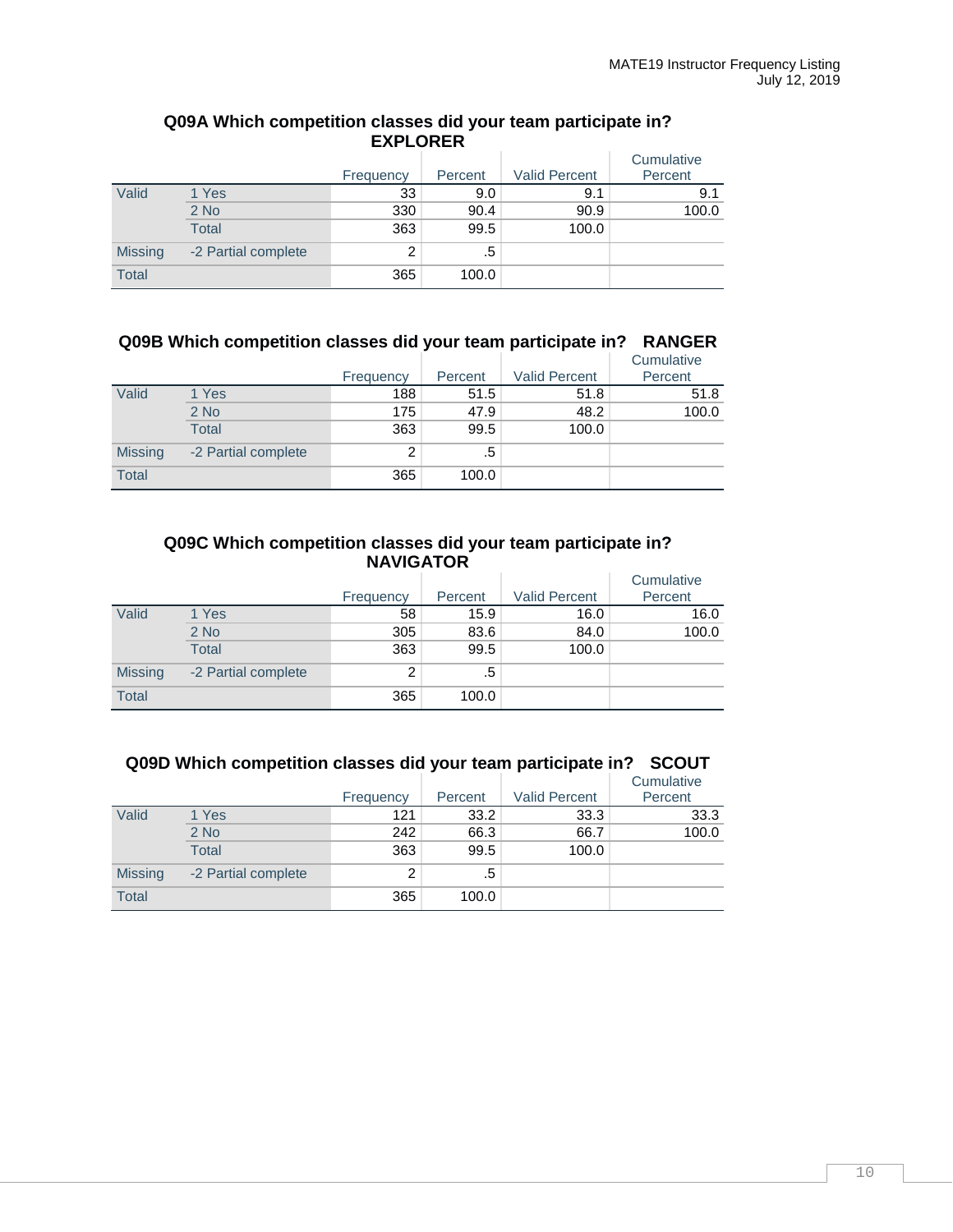|                |                     |           |         |                      | Cumulative |
|----------------|---------------------|-----------|---------|----------------------|------------|
|                |                     | Frequency | Percent | <b>Valid Percent</b> | Percent    |
| Valid          | 1 Yes               | 248       | 67.9    | 68.3                 | 68.3       |
|                | $2$ No              | 115       | 31.5    | 31.7                 | 100.0      |
|                | Total               | 363       | 99.5    | 100.0                |            |
| <b>Missing</b> | -2 Partial complete | 2         | .5      |                      |            |
| <b>Total</b>   |                     | 365       | 100.0   |                      |            |

## **Q10A Some questions about you: Are you a...? Teacher/faculty member**

## **Q10B Some questions about you: Are you a...? Working professional (outside of the school system)**

|                |                     | Frequency | -<br>Percent | . .<br><b>Valid Percent</b> | Cumulative<br>Percent |
|----------------|---------------------|-----------|--------------|-----------------------------|-----------------------|
| Valid          | 1 Yes               | 56        | 15.3         | 15.4                        | 15.4                  |
|                | $2$ No              | 307       | 84.1         | 84.6                        | 100.0                 |
|                | <b>Total</b>        | 363       | 99.5         | 100.0                       |                       |
| <b>Missing</b> | -2 Partial complete | 2         | .5           |                             |                       |
| <b>Total</b>   |                     | 365       | 100.0        |                             |                       |

## **Q10C Some questions about you: Are you a...? After-school program or club coordinator**

|                |                     | Frequency | Percent | <b>Valid Percent</b> | Cumulative<br>Percent |
|----------------|---------------------|-----------|---------|----------------------|-----------------------|
| Valid          | 1 Yes               | 70        | 19.2    | 19.3                 | 19.3                  |
|                | $2$ No              | 293       | 80.3    | 80.7                 | 100.0                 |
|                | <b>Total</b>        | 363       | 99.5    | 100.0                |                       |
| <b>Missing</b> | -2 Partial complete | 2         | .5      |                      |                       |
| <b>Total</b>   |                     | 365       | 100.0   |                      |                       |

## **Q10D Some questions about you: Are you a...? Parent of an ROV team member**

|                |                     | Frequency | Percent | <b>Valid Percent</b> | Cumulative<br>Percent |
|----------------|---------------------|-----------|---------|----------------------|-----------------------|
| Valid          | 1 Yes               | 60        | 16.4    | 16.5                 | 16.5                  |
|                | 2 No                | 303       | 83.0    | 83.5                 | 100.0                 |
|                | Total               | 363       | 99.5    | 100.0                |                       |
| <b>Missing</b> | -2 Partial complete | 2         | .5      |                      |                       |
| <b>Total</b>   |                     | 365       | 100.0   |                      |                       |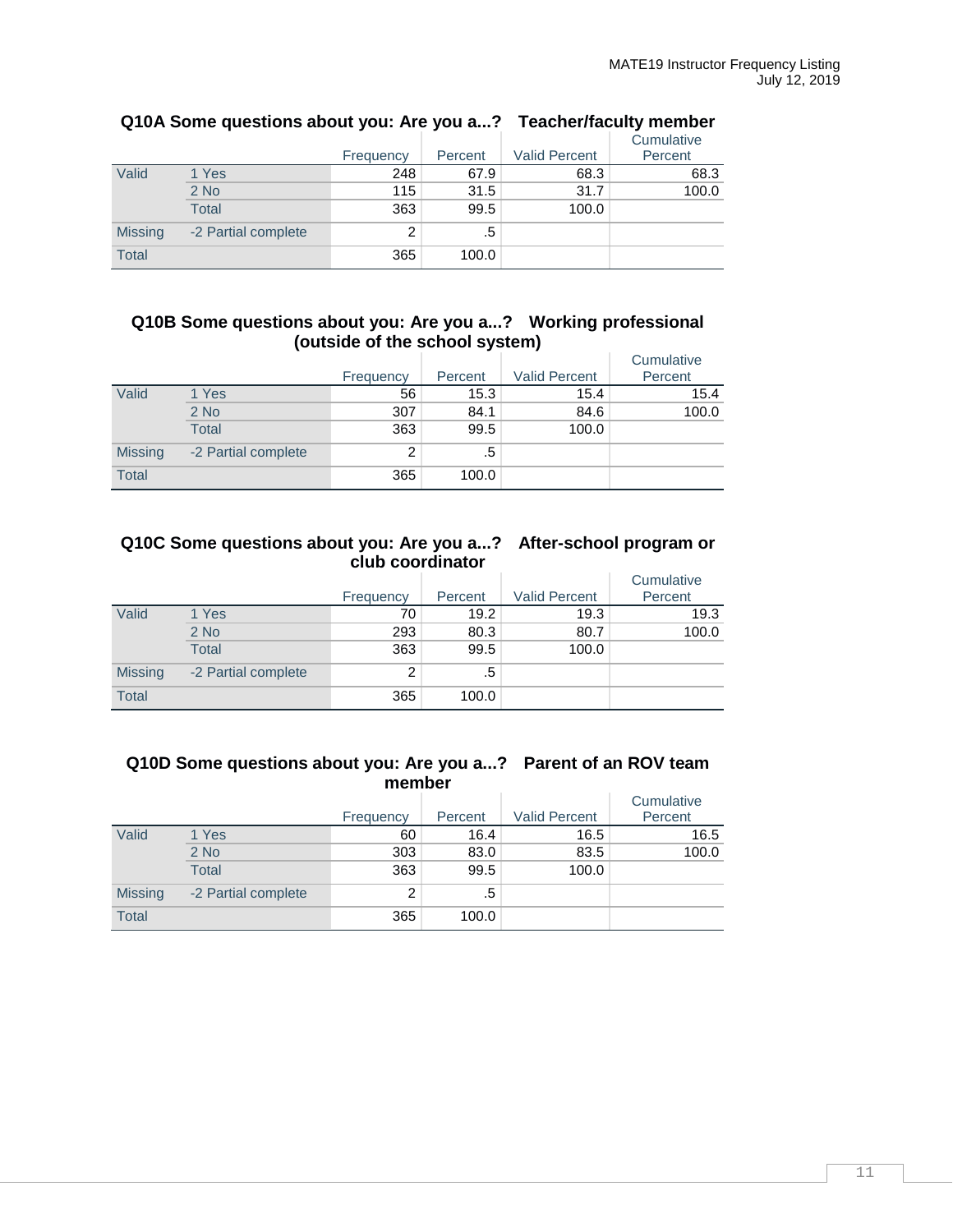|                |                     | Frequency | Percent | <b>Valid Percent</b> | Cumulative<br>Percent |
|----------------|---------------------|-----------|---------|----------------------|-----------------------|
| Valid          | 1 Yes               | 15        | 4.1     | 4.1                  | 4.1                   |
|                | $2$ No              | 348       | 95.3    | 95.9                 | 100.0                 |
|                | <b>Total</b>        | 363       | 99.5    | 100.0                |                       |
| <b>Missing</b> | -2 Partial complete | 2         | .5      |                      |                       |
| <b>Total</b>   |                     | 365       | 100.0   |                      |                       |

## **Q10E Some questions about you: Are you a...? Other**

## **Q11A What audience do you teach and/or mentor? Elementary**

|                |                     | Frequency | Percent | <b>Valid Percent</b> | Cumulative<br>Percent |
|----------------|---------------------|-----------|---------|----------------------|-----------------------|
| Valid          | 1 Yes               | 47        | 12.9    | 12.9                 | 12.9                  |
|                | $2$ No              | 316       | 86.6    | 87.1                 | 100.0                 |
|                | <b>Total</b>        | 363       | 99.5    | 100.0                |                       |
| <b>Missing</b> | -2 Partial complete | 2         | .5      |                      |                       |
| <b>Total</b>   |                     | 365       | 100.0   |                      |                       |

### **Q11B What audience do you teach and/or mentor? Middle/junior high school**

|                |                     | Frequency | Percent | <b>Valid Percent</b> | Cumulative<br>Percent |
|----------------|---------------------|-----------|---------|----------------------|-----------------------|
| Valid          | 1 Yes               | 148       | 40.5    | 40.8                 | 40.8                  |
|                | $2$ No              | 215       | 58.9    | 59.2                 | 100.0                 |
|                | <b>Total</b>        | 363       | 99.5    | 100.0                |                       |
| <b>Missing</b> | -2 Partial complete | 2         | .5      |                      |                       |
| <b>Total</b>   |                     | 365       | 100.0   |                      |                       |

## **Q11C What audience do you teach and/or mentor? High school**

|                |                     | Frequency | Percent | <b>Valid Percent</b> | Cumulative<br>Percent |
|----------------|---------------------|-----------|---------|----------------------|-----------------------|
| Valid          | 1 Yes               | 221       | 60.5    | 60.9                 | 60.9                  |
|                | $2$ No              | 142       | 38.9    | 39.1                 | 100.0                 |
|                | <b>Total</b>        | 363       | 99.5    | 100.0                |                       |
| <b>Missing</b> | -2 Partial complete | 2         | .5      |                      |                       |
| <b>Total</b>   |                     | 365       | 100.0   |                      |                       |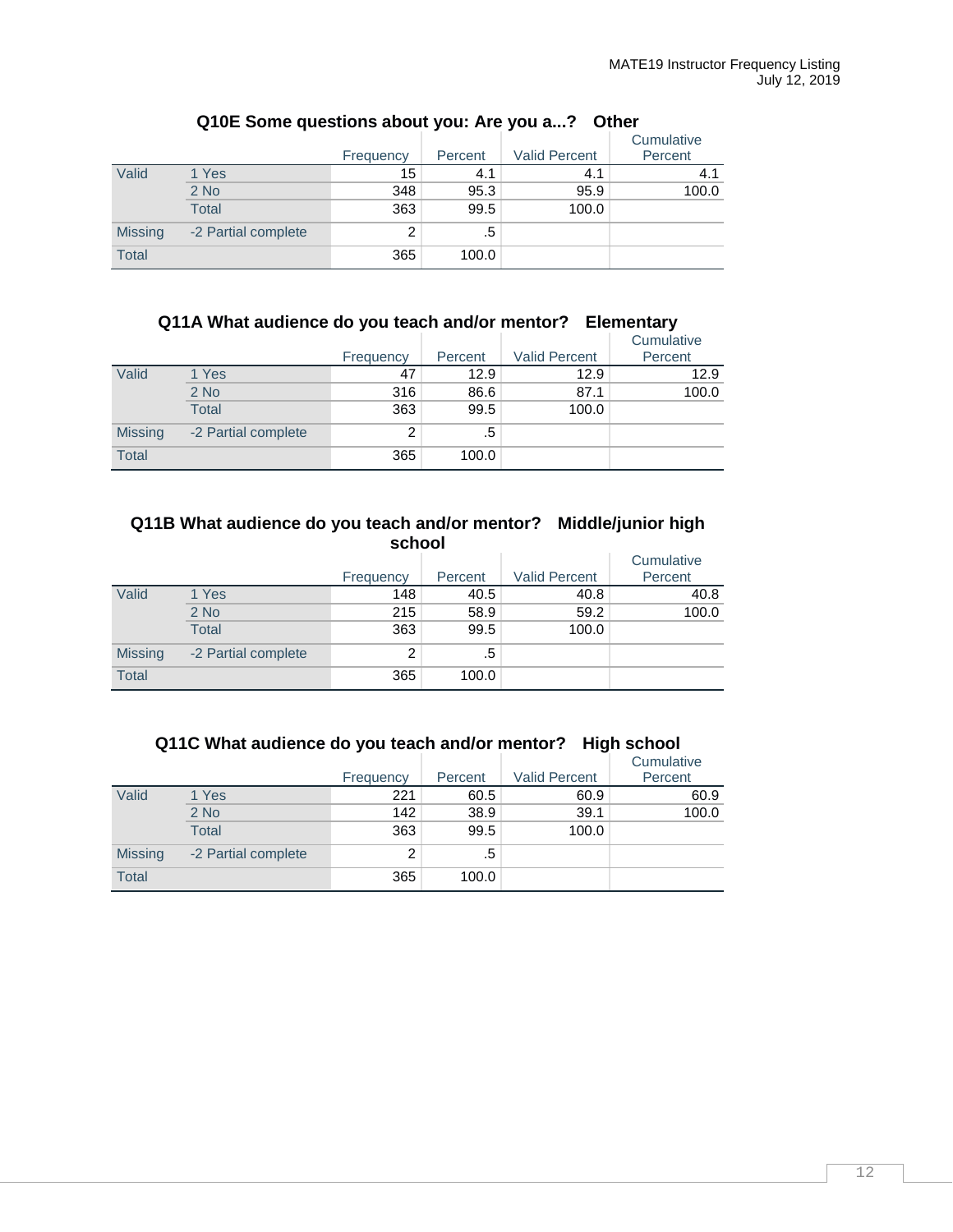|                | LGUILIUGAI IIISLILULIUII |           |         |                      |            |  |  |
|----------------|--------------------------|-----------|---------|----------------------|------------|--|--|
|                |                          |           |         |                      | Cumulative |  |  |
|                |                          | Frequency | Percent | <b>Valid Percent</b> | Percent    |  |  |
| Valid          | 1 Yes                    | 9         | 2.5     | 2.5                  | 2.5        |  |  |
|                | $2$ No                   | 354       | 97.0    | 97.5                 | 100.0      |  |  |
|                | Total                    | 363       | 99.5    | 100.0                |            |  |  |
| <b>Missing</b> | -2 Partial complete      | 2         | .5      |                      |            |  |  |
| <b>Total</b>   |                          | 365       | 100.0   |                      |            |  |  |

## **Q11D What audience do you teach and/or mentor? 2-year college or technical institution**

## **Q11E What audience do you teach and/or mentor? 4-year college or university**

|                |                     |           |         |                      | Cumulative |
|----------------|---------------------|-----------|---------|----------------------|------------|
|                |                     | Frequency | Percent | <b>Valid Percent</b> | Percent    |
| Valid          | 1 Yes               | 21        | 5.8     | 5.8                  | 5.8        |
|                | $2$ No              | 342       | 93.7    | 94.2                 | 100.0      |
|                | <b>Total</b>        | 363       | 99.5    | 100.0                |            |
| <b>Missing</b> | -2 Partial complete | 2         | .5      |                      |            |
| <b>Total</b>   |                     | 365       | 100.0   |                      |            |

## **Q11F What audience do you teach and/or mentor? Other (Please describe):**

|                |                     | Frequency | Percent | <b>Valid Percent</b> | Cumulative<br>Percent |
|----------------|---------------------|-----------|---------|----------------------|-----------------------|
| Valid          | 1 Yes               | 10        | 2.7     | 2.8                  | 2.8                   |
|                | $2$ No              | 353       | 96.7    | 97.2                 | 100.0                 |
|                | <b>Total</b>        | 363       | 99.5    | 100.0                |                       |
| <b>Missing</b> | -2 Partial complete | 2         | .5      |                      |                       |
| <b>Total</b>   |                     | 365       | 100.0   |                      |                       |

### **Q11F\_o What audience do you teach and/or mentor? Other (Please describe):**

|                |                     | Frequency      | Percent | <b>Valid Percent</b> | Cumulative<br>Percent |
|----------------|---------------------|----------------|---------|----------------------|-----------------------|
| Valid          | 1 Comments          | 6              | 1.6     | 60.0                 | 60.0                  |
|                | 2 No comments       | 4              | 1.1     | 40.0                 | 100.0                 |
|                | Total               | 10             | 2.7     | 100.0                |                       |
| <b>Missing</b> | -3 Branching skip   | 353            | 96.7    |                      |                       |
|                | -2 Partial complete | $\overline{2}$ | .5      |                      |                       |
|                | <b>Total</b>        | 355            | 97.3    |                      |                       |
| <b>Total</b>   |                     | 365            | 100.0   |                      |                       |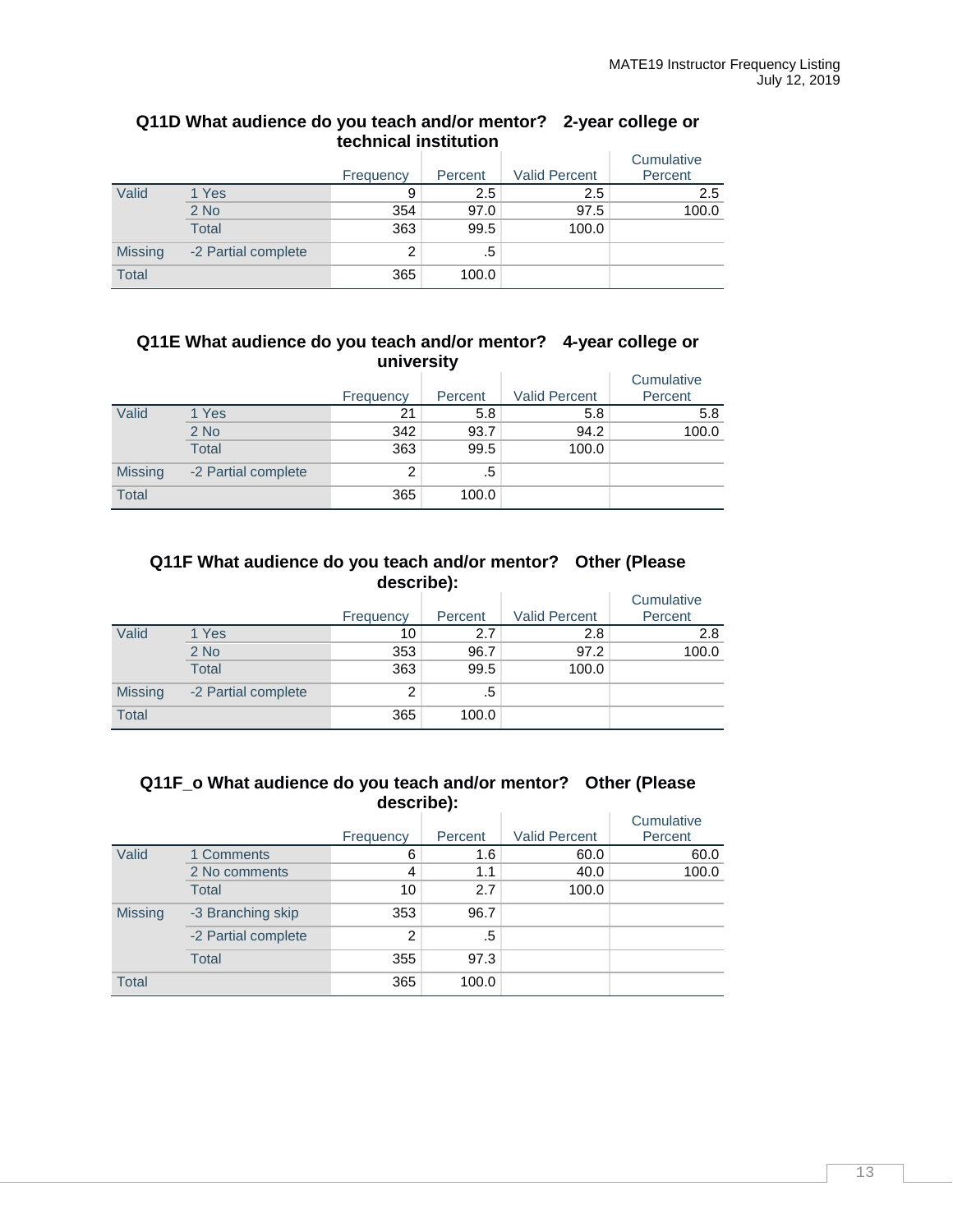|                |                          |                |           |               | Cumulative |
|----------------|--------------------------|----------------|-----------|---------------|------------|
|                |                          | Frequency      | Percent   | Valid Percent | Percent    |
| Valid          | $\overline{0}$           | 13             | 3.6       | 3.7           | 3.7        |
|                | $\mathbf{0}$             | 1              | .3        | .3            | 4.0        |
|                | 1                        | 101            | 27.7      | 28.7          | 32.7       |
|                | $\overline{c}$           | 48             | 13.2      | 13.6          | 46.3       |
|                | $\overline{3}$           | 44             | 12.1      | 12.5          | 58.8       |
|                | $\overline{\mathcal{L}}$ | 29             | 7.9       | 8.2           | 67.0       |
|                | $\overline{5}$           | 25             | 6.8       | 7.1           | 74.1       |
|                | $\overline{6}$           | 22             | 6.0       | 6.3           | 80.4       |
|                | $\overline{7}$           | 17             | 4.7       | 4.8           | 85.2       |
|                | $\bf 8$                  | 13             | 3.6       | 3.7           | 88.9       |
|                | $\overline{9}$           | 5              | 1.4       | 1.4           | 90.3       |
|                | 10                       | 16             | 4.4       | 4.5           | 94.9       |
|                | 11                       | 8              | 2.2       | 2.3           | 97.2       |
|                | 12                       | 3              | .8        | .9            | 98.0       |
|                | 13                       | 1              | .3        | .3            | 98.3       |
|                | 14                       | 1              | $\cdot$ 3 | .3            | 98.6       |
|                | 15                       | 1              | .3        | .3            | 98.9       |
|                | 16                       | 1              | .3        | .3            | 99.1       |
|                | 17                       | $\overline{c}$ | $.5\,$    | .6            | 99.7       |
|                | 18                       | 1              | .3        | .3            | 100.0      |
|                | <b>Total</b>             | 352            | 96.4      | 100.0         |            |
| <b>Missing</b> | -2 Partial complete      | 3              | .8        |               |            |
|                | -1 No answer             | 10             | 2.7       |               |            |
|                | <b>Total</b>             | 13             | 3.6       |               |            |
| <b>Total</b>   |                          | 365            | 100.0     |               |            |

## **Q12 How many years have you participated in the MATE ROV competition?**

## **Q13 This year, did you attend any workshops related to the ROV program?**

|                |                     | ~         |         |                      | Cumulative |
|----------------|---------------------|-----------|---------|----------------------|------------|
|                |                     | Frequency | Percent | <b>Valid Percent</b> | Percent    |
| Valid          | 1 Yes               | 80        | 21.9    | 22.6                 | 22.6       |
|                | $2$ No              | 265       | 72.6    | 74.9                 | 97.5       |
|                | 3 Not sure          | 9         | 2.5     | 2.5                  | 100.0      |
|                | <b>Total</b>        | 354       | 97.0    | 100.0                |            |
| <b>Missing</b> | -2 Partial complete | 3         | .8      |                      |            |
|                | -1 No answer        | 8         | 2.2     |                      |            |
|                | <b>Total</b>        | 11        | 3.0     |                      |            |
| <b>Total</b>   |                     | 365       | 100.0   |                      |            |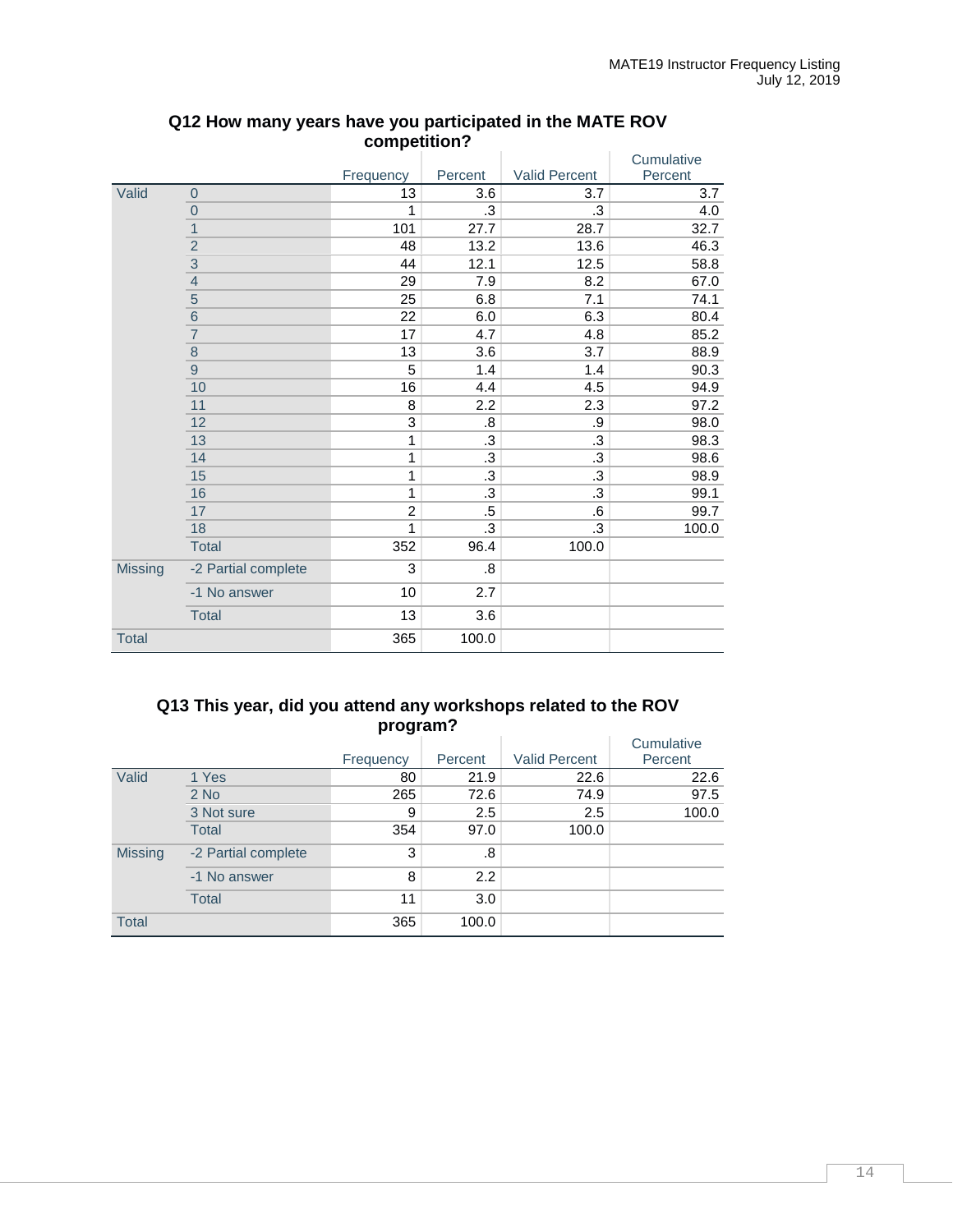|                | a course            |           |         |                      |                       |  |  |  |  |
|----------------|---------------------|-----------|---------|----------------------|-----------------------|--|--|--|--|
|                |                     | Frequency | Percent | <b>Valid Percent</b> | Cumulative<br>Percent |  |  |  |  |
| Valid          | 1 Yes               | 76        | 20.8    | 21.0                 | 21.0                  |  |  |  |  |
|                | $2$ No              | 286       | 78.4    | 79.0                 | 100.0                 |  |  |  |  |
|                | <b>Total</b>        | 362       | 99.2    | 100.0                |                       |  |  |  |  |
| <b>Missing</b> | -2 Partial complete | 3         | .8      |                      |                       |  |  |  |  |
| <b>Total</b>   |                     | 365       | 100.0   |                      |                       |  |  |  |  |

# **Q14A How did you incorporate this project into your curriculum? Part of**

## **Q14B How did you incorporate this project into your curriculum? After-school club**

|                |                     |           |         |                      | Cumulative |
|----------------|---------------------|-----------|---------|----------------------|------------|
|                |                     | Frequency | Percent | <b>Valid Percent</b> | Percent    |
| Valid          | 1 Yes               | 249       | 68.2    | 68.8                 | 68.8       |
|                | $2$ No              | 113       | 31.0    | 31.2                 | 100.0      |
|                | Total               | 362       | 99.2    | 100.0                |            |
| <b>Missing</b> | -2 Partial complete | 3         | .8      |                      |            |
| <b>Total</b>   |                     | 365       | 100.0   |                      |            |

## **Q14C How did you incorporate this project into your curriculum? Voluntary activity**

|                |                     | Frequency | Percent | <b>Valid Percent</b> | Cumulative<br>Percent |
|----------------|---------------------|-----------|---------|----------------------|-----------------------|
| Valid          | 1 Yes               | 66        | 18.1    | 18.2                 | 18.2                  |
|                | $2$ No              | 296       | 81.1    | 81.8                 | 100.0                 |
|                | <b>Total</b>        | 362       | 99.2    | 100.0                |                       |
| <b>Missing</b> | -2 Partial complete | 3         | .8      |                      |                       |
| <b>Total</b>   |                     | 365       | 100.0   |                      |                       |

## **Q14D How did you incorporate this project into your curriculum? Other**

|                |                     | Frequency | Percent | <b>Valid Percent</b> | Cumulative<br>Percent |
|----------------|---------------------|-----------|---------|----------------------|-----------------------|
| Valid          | 1 Yes               | 18        | 4.9     | 5.0                  | 5.0                   |
|                | $2$ No              | 344       | 94.2    | 95.0                 | 100.0                 |
|                | <b>Total</b>        | 362       | 99.2    | 100.0                |                       |
| <b>Missing</b> | -2 Partial complete | 3         | .8      |                      |                       |
| <b>Total</b>   |                     | 365       | 100.0   |                      |                       |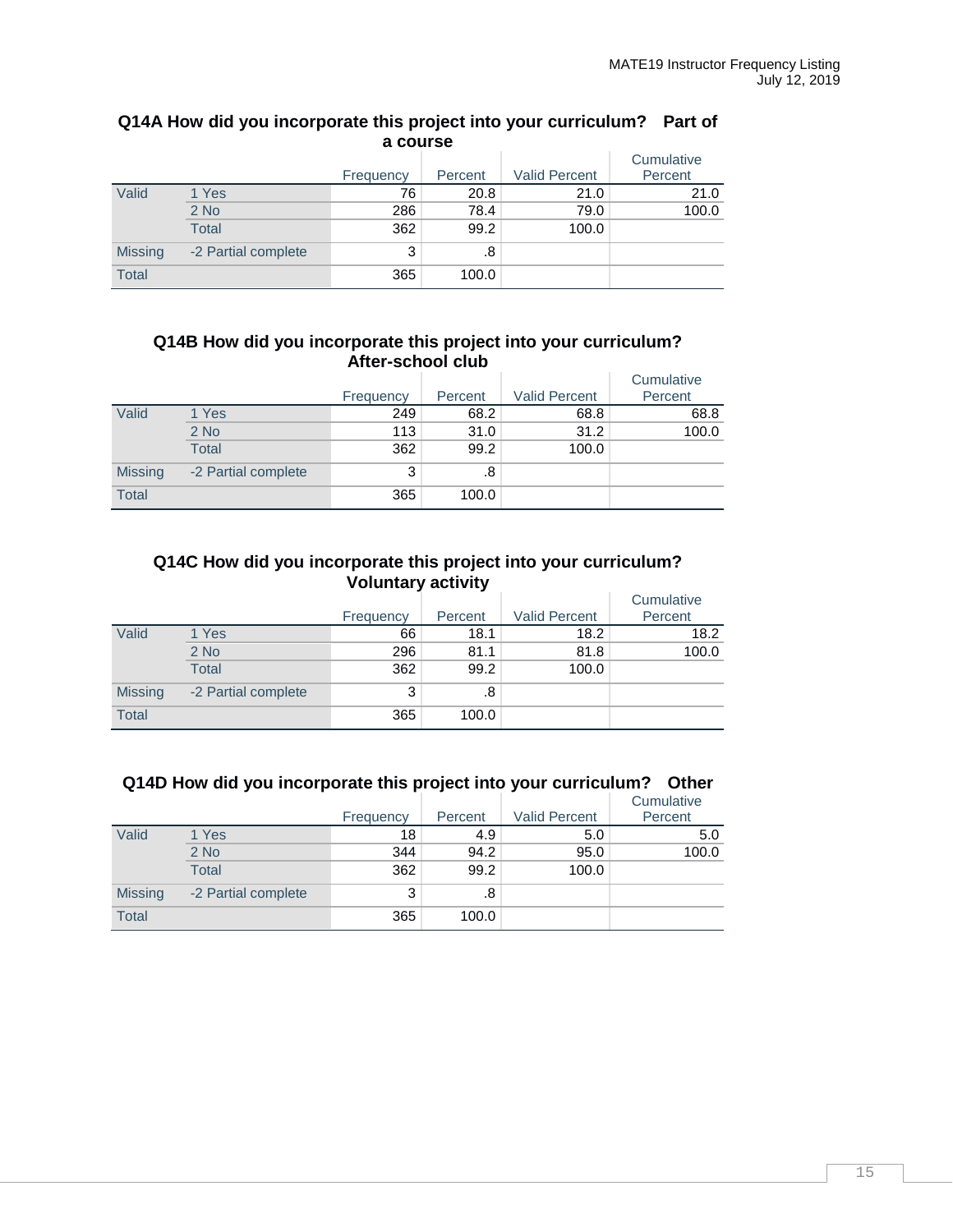| <b>Other</b>   |                     |           |         |                      |            |  |  |  |
|----------------|---------------------|-----------|---------|----------------------|------------|--|--|--|
|                |                     |           |         |                      | Cumulative |  |  |  |
|                |                     | Frequency | Percent | <b>Valid Percent</b> | Percent    |  |  |  |
| Valid          | 1 Comments          | 17        | 4.7     | 85.0                 | 85.0       |  |  |  |
|                | 2 No comments       | 3         | .8      | 15.0                 | 100.0      |  |  |  |
|                | Total               | 20        | 5.5     | 100.0                |            |  |  |  |
| <b>Missing</b> | -3 Branching skip   | 342       | 93.7    |                      |            |  |  |  |
|                | -2 Partial complete | 3         | .8      |                      |            |  |  |  |
|                | Total               | 345       | 94.5    |                      |            |  |  |  |
| <b>Total</b>   |                     | 365       | 100.0   |                      |            |  |  |  |

# **Q14D\_o How did you incorporate this project into your curriculum?**

## **Q15 Did a classroom/club mentor come to your site to help your team? (A classroom/club mentor is a student or professional assigned to provide assistance at your site.)**

|                |                     |           |         |                      | Cumulative |
|----------------|---------------------|-----------|---------|----------------------|------------|
|                |                     | Frequency | Percent | <b>Valid Percent</b> | Percent    |
| Valid          | 1 Yes               | 107       | 29.3    | 30.4                 | 30.4       |
|                | $2$ No              | 227       | 62.2    | 64.5                 | 94.9       |
|                | 3 Not sure          | 18        | 4.9     | 5.1                  | 100.0      |
|                | <b>Total</b>        | 352       | 96.4    | 100.0                |            |
| <b>Missing</b> | -2 Partial complete | 3         | .8      |                      |            |
|                | -1 No answer        | 10        | 2.7     |                      |            |
|                | <b>Total</b>        | 13        | 3.6     |                      |            |
| <b>Total</b>   |                     | 365       | 100.0   |                      |            |

#### **Q16 To what extent did the mentor help you incorporate robotics activities into your course or club?**  $\sim$

|                |                     | Frequency | Percent | <b>Valid Percent</b> | Cumulative<br>Percent |
|----------------|---------------------|-----------|---------|----------------------|-----------------------|
| Valid          | 1 A great extent    | 56        | 15.3    | 50.9                 | 50.9                  |
|                | 2 A moderate extent | 39        | 10.7    | 35.5                 | 86.4                  |
|                | 3 A small extent    | 14        | 3.8     | 12.7                 | 99.1                  |
|                | 4 Not at all        |           | .3      | .9                   | 100.0                 |
|                | Total               | 110       | 30.1    | 100.0                |                       |
| <b>Missing</b> | -3 Branching skip   | 252       | 69.0    |                      |                       |
|                | -2 Partial complete | 3         | .8      |                      |                       |
|                | <b>Total</b>        | 255       | 69.9    |                      |                       |
| <b>Total</b>   |                     | 365       | 100.0   |                      |                       |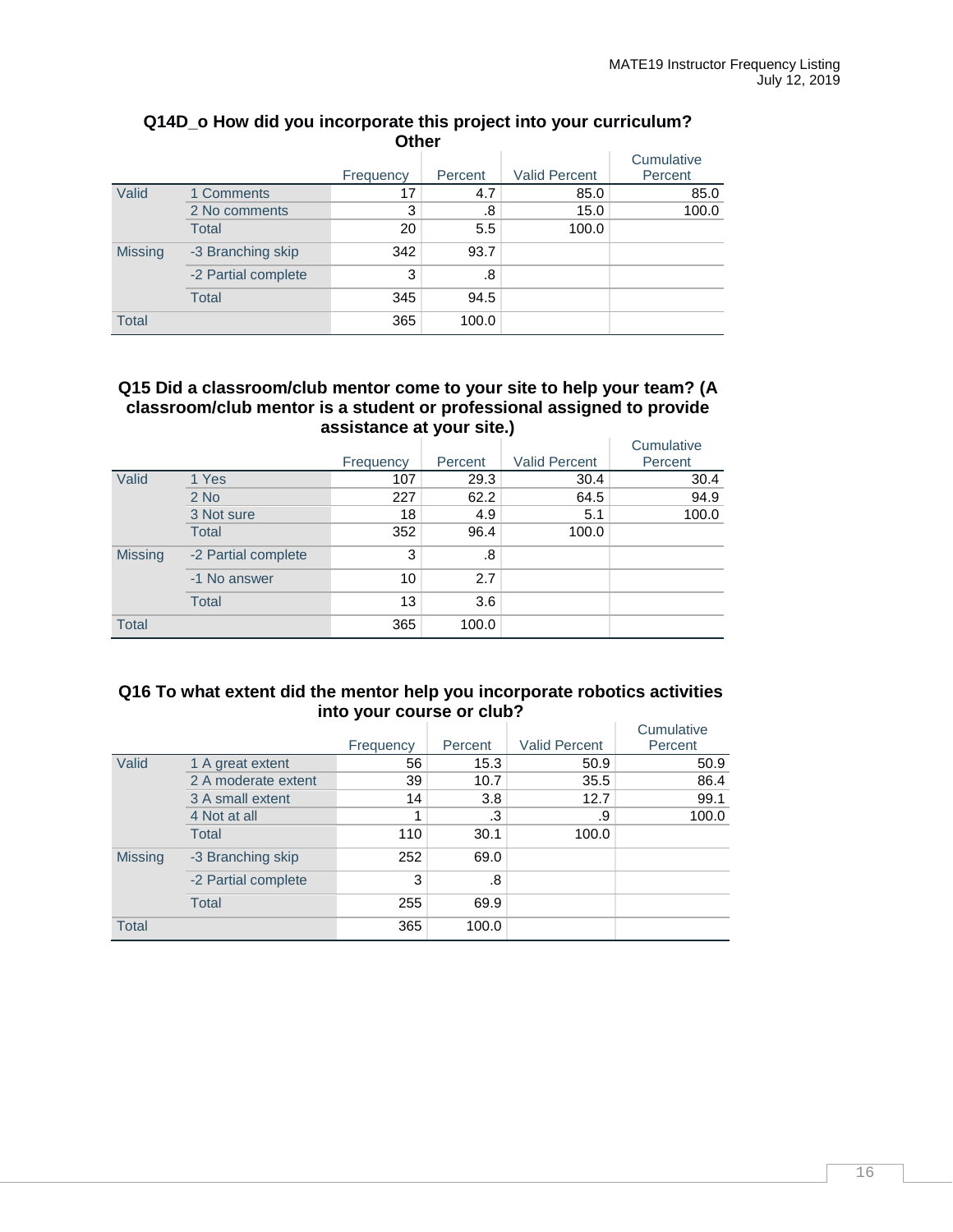|                |                                                                   |           |         |                      | Cumulative |
|----------------|-------------------------------------------------------------------|-----------|---------|----------------------|------------|
|                |                                                                   | Frequency | Percent | <b>Valid Percent</b> | Percent    |
| Valid          | 1 Yes                                                             | 104       | 28.5    | 73.2                 | 73.2       |
|                | $2$ No                                                            | 9         | 2.5     | 6.3                  | 79.6       |
|                | 3 Not sure                                                        | 9         | 2.5     | 6.3                  | 85.9       |
|                | 4 Not applicable, did not<br>work with a classroom/club<br>member | 20        | 5.5     | 14.1                 | 100.0      |
|                | <b>Total</b>                                                      | 142       | 38.9    | 100.0                |            |
| <b>Missing</b> | -3 Branching skip                                                 | 31        | 8.5     |                      |            |
|                | -2 Partial complete                                               | 3         | .8      |                      |            |
|                | -1 No answer                                                      | 189       | 51.8    |                      |            |
|                | <b>Total</b>                                                      | 223       | 61.1    |                      |            |
| <b>Total</b>   |                                                                   | 365       | 100.0   |                      |            |

## **Q17 Was the mentor adequately prepared to support you and your students through the ROV design and building process?**

## **Q18 What is your gender?**

|                |                        | Frequency | Percent | <b>Valid Percent</b> | Cumulative<br>Percent |
|----------------|------------------------|-----------|---------|----------------------|-----------------------|
| Valid          | 1 Male                 | 206       | 56.4    | 57.7                 | 57.7                  |
|                | 2 Female               | 143       | 39.2    | 40.1                 | 97.8                  |
|                | 3 Prefer not to answer | 8         | 2.2     | 2.2                  | 100.0                 |
|                | <b>Total</b>           | 357       | 97.8    | 100.0                |                       |
| <b>Missing</b> | -2 Partial complete    | 3         | .8      |                      |                       |
|                | -1 No answer           | 5         | 1.4     |                      |                       |
|                | <b>Total</b>           | 8         | 2.2     |                      |                       |
| <b>Total</b>   |                        | 365       | 100.0   |                      |                       |

## **Q19A What would you say best describes your ethnicity? White**

|                |                     | Frequency | Percent | <b>Valid Percent</b> | Cumulative<br>Percent |
|----------------|---------------------|-----------|---------|----------------------|-----------------------|
| Valid          | 1 Yes               | 250       | 68.5    | 68.9                 | 68.9                  |
|                | 2 No                | 113       | 31.0    | 31.1                 | 100.0                 |
|                | <b>Total</b>        | 363       | 99.5    | 100.0                |                       |
| <b>Missing</b> | -2 Partial complete | 2         | .5      |                      |                       |
| <b>Total</b>   |                     | 365       | 100.0   |                      |                       |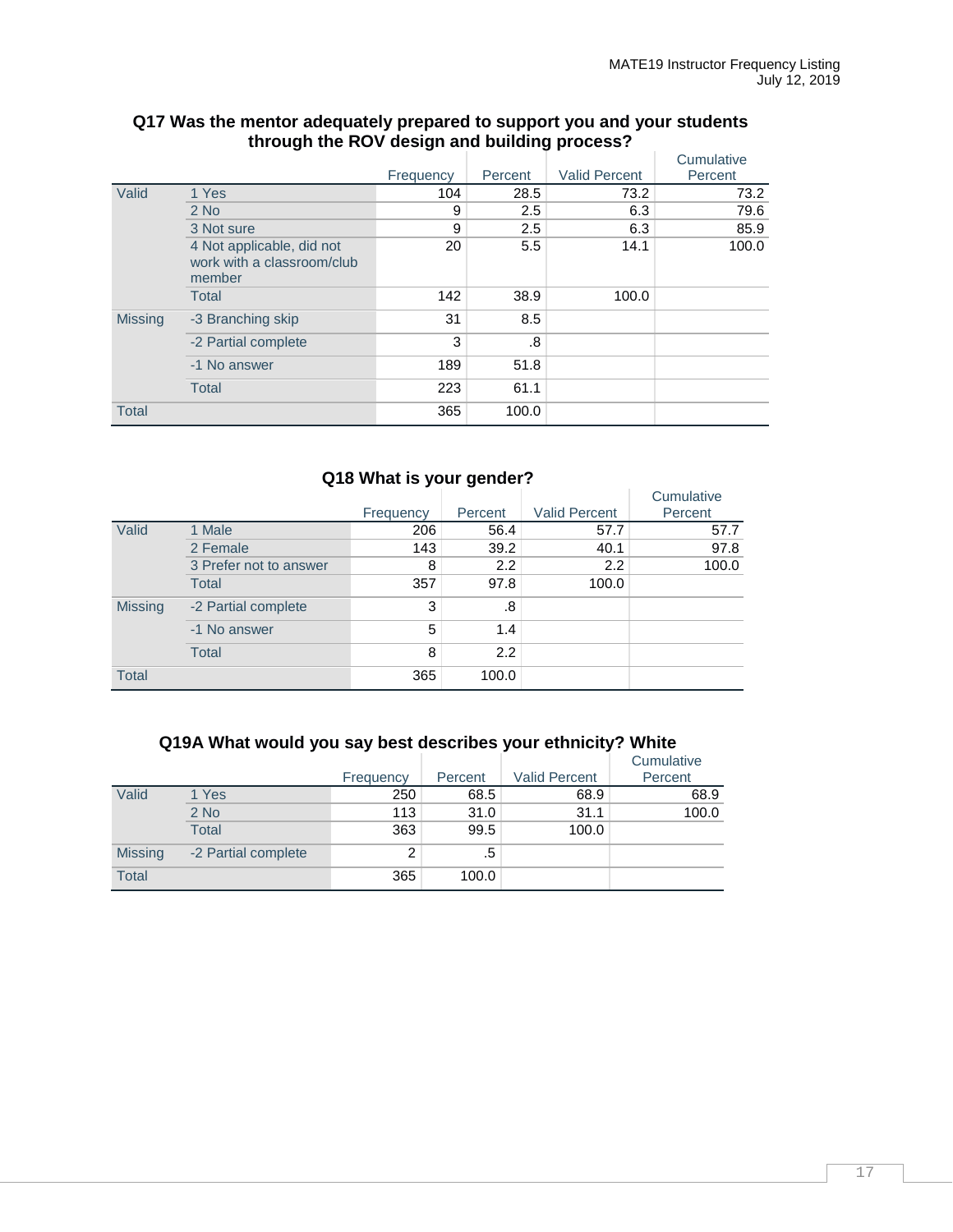|                                         | Alliti Itali/ Diatr |           |         |                      |                       |  |  |  |
|-----------------------------------------|---------------------|-----------|---------|----------------------|-----------------------|--|--|--|
|                                         |                     | Frequency | Percent | <b>Valid Percent</b> | Cumulative<br>Percent |  |  |  |
| Valid<br><b>Missing</b><br><b>Total</b> | 1 Yes               | 17        | 4.7     | 4.7                  | 4.7                   |  |  |  |
|                                         | $2$ No              | 346       | 94.8    | 95.3                 | 100.0                 |  |  |  |
|                                         | <b>Total</b>        | 363       | 99.5    | 100.0                |                       |  |  |  |
|                                         | -2 Partial complete | 2         | .5      |                      |                       |  |  |  |
|                                         |                     | 365       | 100.0   |                      |                       |  |  |  |

## **Q19B What would you say best describes your ethnicity? African American/Black**

## **Q19C What would you say best describes your ethnicity? Hispanic/Latino/a**

|                |                     | Frequency | Percent | <b>Valid Percent</b> | Cumulative<br>Percent |
|----------------|---------------------|-----------|---------|----------------------|-----------------------|
| Valid          | 1 Yes               | 34        | 9.3     | 9.4                  | 9.4                   |
|                | 2 No                | 329       | 90.1    | 90.6                 | 100.0                 |
|                | <b>Total</b>        | 363       | 99.5    | 100.0                |                       |
| <b>Missing</b> | -2 Partial complete | 2         | .5      |                      |                       |
| <b>Total</b>   |                     | 365       | 100.0   |                      |                       |

## **Q19D What would you say best describes your ethnicity? Asian**

|                |                     |           |         |                      | Cumulative |
|----------------|---------------------|-----------|---------|----------------------|------------|
|                |                     | Frequency | Percent | <b>Valid Percent</b> | Percent    |
| Valid          | 1 Yes               | 39        | 10.7    | 10.7                 | 10.7       |
|                | $2$ No              | 324       | 88.8    | 89.3                 | 100.0      |
|                | Total               | 363       | 99.5    | 100.0                |            |
| <b>Missing</b> | -2 Partial complete | 2         | .5      |                      |            |
| <b>Total</b>   |                     | 365       | 100.0   |                      |            |

## **Q19E What would you say best describes your ethnicity? Filipino/a**

|                |                     | Frequency | Percent | <b>Valid Percent</b> | Cumulative<br>Percent |
|----------------|---------------------|-----------|---------|----------------------|-----------------------|
| Valid          | 1 Yes               | 3         | .8      | .8                   | .8                    |
|                | $2$ No              | 360       | 98.6    | 99.2                 | 100.0                 |
|                | Total               | 363       | 99.5    | 100.0                |                       |
| <b>Missing</b> | -2 Partial complete | 2         | .5      |                      |                       |
| <b>Total</b>   |                     | 365       | 100.0   |                      |                       |

## **Q19F What would you say best describes your ethnicity? Pacific Islander**

|                |                     | Frequency | Percent | <b>Valid Percent</b> | Cumulative<br>Percent |
|----------------|---------------------|-----------|---------|----------------------|-----------------------|
| Valid          | $2$ No              | 363       | 99.5    | 100.0                | 100.0                 |
| <b>Missing</b> | -2 Partial complete | ົ         | .5      |                      |                       |
| Total          |                     | 365       | 100.0   |                      |                       |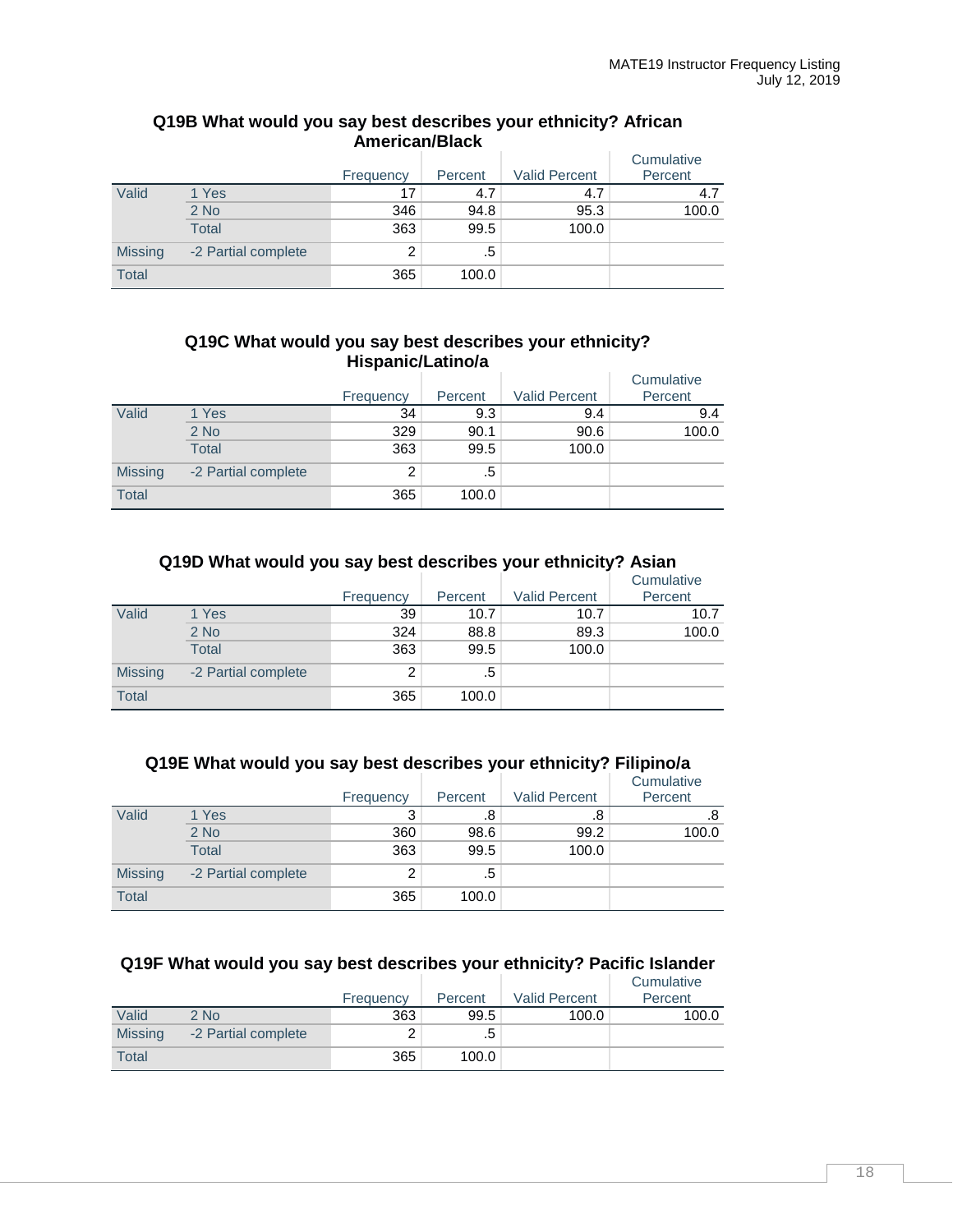## **Q19G What would you say best describes your ethnicity? American Indian or Alaska Native**

|                |                     | Frequency | Percent | <b>Valid Percent</b> | Cumulative<br>Percent |
|----------------|---------------------|-----------|---------|----------------------|-----------------------|
| Valid          | 1 Yes               |           | .5      | .6                   | .6                    |
|                | $2$ No              | 361       | 98.9    | 99.4                 | 100.0                 |
|                | <b>Total</b>        | 363       | 99.5    | 100.0                |                       |
| <b>Missing</b> | -2 Partial complete | っ         | .5      |                      |                       |
| <b>Total</b>   |                     | 365       | 100.0   |                      |                       |

## **Q19H What would you say best describes your ethnicity? Multiple Ethnicities**

|                |                     |           |         |                      | Cumulative |
|----------------|---------------------|-----------|---------|----------------------|------------|
|                |                     | Frequency | Percent | <b>Valid Percent</b> | Percent    |
| Valid          | 1 Yes               | 9         | $2.5\,$ | 2.5                  | 2.5        |
|                | $2$ No              | 354       | 97.0    | 97.5                 | 100.0      |
|                | <b>Total</b>        | 363       | 99.5    | 100.0                |            |
| <b>Missing</b> | -2 Partial complete | 2         | .5      |                      |            |
| <b>Total</b>   |                     | 365       | 100.0   |                      |            |

## **Q19I What would you say best describes your ethnicity? Other -- Please describe**

|                |                     | Frequency | Percent | <b>Valid Percent</b> | Cumulative<br>Percent |
|----------------|---------------------|-----------|---------|----------------------|-----------------------|
| Valid          | 1 Yes               | 15        | 4.1     | 4.1                  | 4.1                   |
|                | $2$ No              | 348       | 95.3    | 95.9                 | 100.0                 |
|                | <b>Total</b>        | 363       | 99.5    | 100.0                |                       |
| <b>Missing</b> | -2 Partial complete | 2         | .5      |                      |                       |
| <b>Total</b>   |                     | 365       | 100.0   |                      |                       |

### **Q19I\_o What would you say best describes your ethnicity? Other -- Please describe**

|                |                     | Frequency | Percent | <b>Valid Percent</b> | Cumulative<br>Percent |
|----------------|---------------------|-----------|---------|----------------------|-----------------------|
| Valid          | 1 Comments          | 8         | 2.2     | 47.1                 | 47.1                  |
|                | 2 No comments       | 9         | 2.5     | 52.9                 | 100.0                 |
|                | Total               | 17        | 4.7     | 100.0                |                       |
| <b>Missing</b> | -3 Branching skip   | 49        | 13.4    |                      |                       |
|                | -2 Partial complete | 2         | .5      |                      |                       |
|                | -1 No answer        | 297       | 81.4    |                      |                       |
|                | Total               | 348       | 95.3    |                      |                       |
| <b>Total</b>   |                     | 365       | 100.0   |                      |                       |